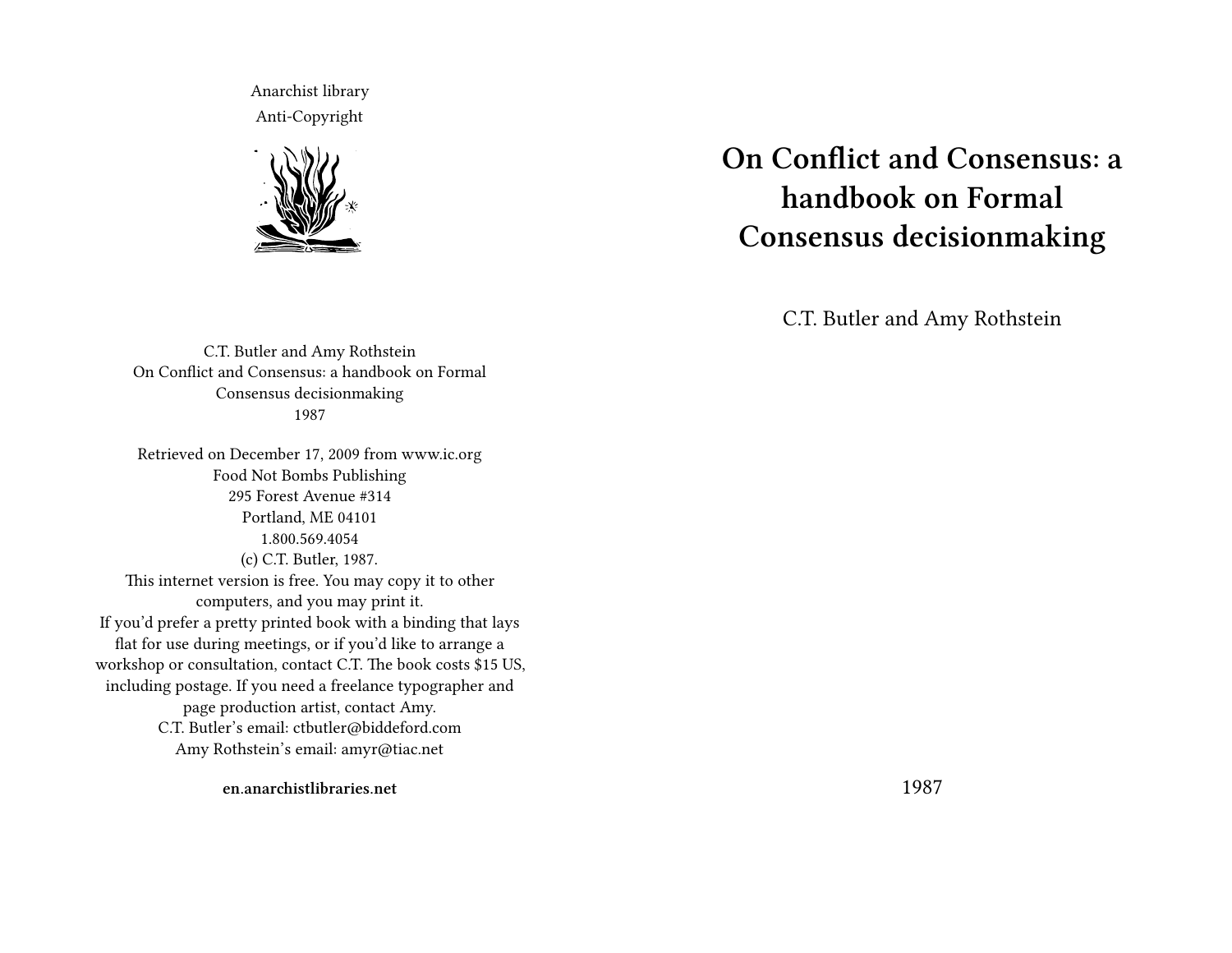*Nonviolent Resistance* Mohandas Ghandi Schocken: 1961 New York, NY

*Peace & Power* Charlene Eldridge Wheeler, Peggy L. Chinn Buffalo, NY, 1984

*People With People: A Compendium of Group Process Theories* John D. Swanson, ed. Humanitas: 1977 PO Box 196, Jamestown, RI 02835

*Resource Manual for a Living Revolution: A Handbook of Skills and Tools for Social Change Activists* Virginia Coover, Ellen Deacon, Charles Esser, Christopher Moore New Society Publishers: 1985 4722 Baltimore Ave., Philadelphia, PA 19143

*The Politics of Nonviolent Action* Gene Sharp Porter Sargent: 1973 Boston, MA

*War Resisters League Organizer's Manual* Edited by Ed Hedemann War Resisters League: 1981 339 Lafayette Street, New York, NY 10012 *We Cannot Live Without Our Lives* Barbara Deming Grossman: 1974 New York, NY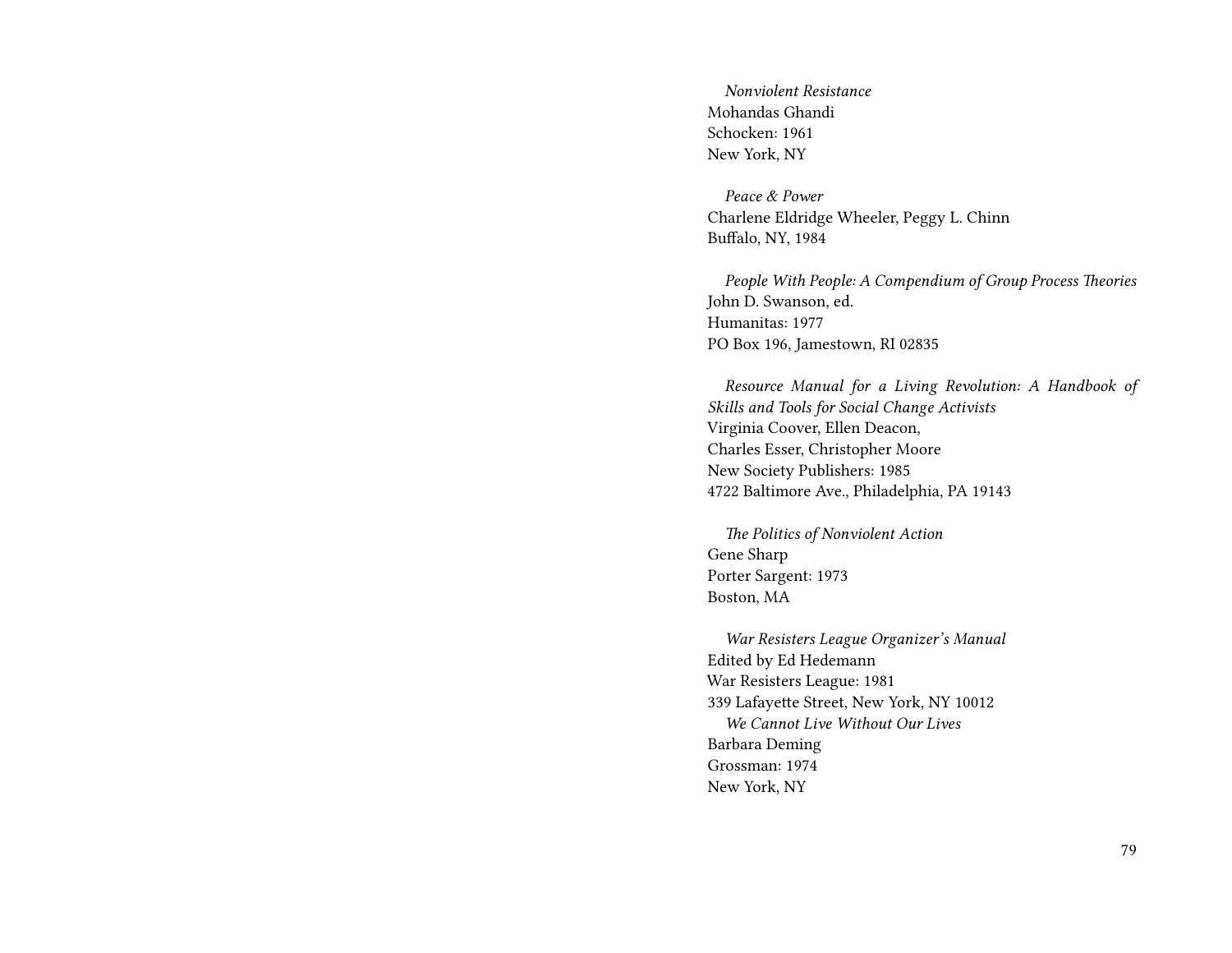*In Place of War* American Friends Service Committee Grossman, NY: 1967 Meeting Facilitation: The No Magic Method Berit Lakey New Society Publishers 4722 Baltimore Ave., Philadelphia, PA 19143

*More Power Than We Know: The People's Movement Toward Democracy* Dave Dellinger Anchor Press/Doubleday: 1976 Garden City, NY

*No Bosses Here! a manual on working collectively and cooperatively (2nd ed.)* Karen Brandow, Jim McDonnell, and Vocations for Social Change Alyson Publications 1981 P.O. Box 2783 Boston, MA 02208 Vocations for Social Change PO Box 211, Essex Station, Boston, MA 02112

*Nonviolence In America: A Documentary History* Staughton Lynd, ed. Bobbs-Merrill, NY: 1966

*Nonviolent Direct Action* A. Paul Hare and Herbert H. Blumberg Corpus, Washington: 1968

#### 78

# **Contents**

| <b>Front Matter</b> |  |
|---------------------|--|
|                     |  |

| The Advantages of Formal Consensus                 | 11 |
|----------------------------------------------------|----|
|                                                    | 13 |
|                                                    | 14 |
| Majority Rule and Competition                      | 14 |
| Consensus and Cooperation                          | 14 |
|                                                    | 15 |
| Characteristics of Formal Consensus                | 15 |
| Formal Consensus is the least violent decisionmak- |    |
|                                                    | 15 |
| Formal Consensus is the most democratic decision-  |    |
|                                                    | 16 |
| Formal Consensus is based on the principles of the |    |
|                                                    | 16 |
| Formal Consensus is desirable in larger groups.    | 17 |
| Formal Consensus works better when more people     |    |
|                                                    | 17 |
| Formal Consensus is not inherently time-consuming. | 18 |
| Formal Consensus cannot be secretly disrupted.     | 18 |

| <b>On Decisionmaking</b>                    | 20 |
|---------------------------------------------|----|
| The Structure of Formal Consensus 21        |    |
| The Flow of the Formal Consensus Process 22 |    |
|                                             | 23 |
| Present Proposal or Issue 23                |    |
|                                             |    |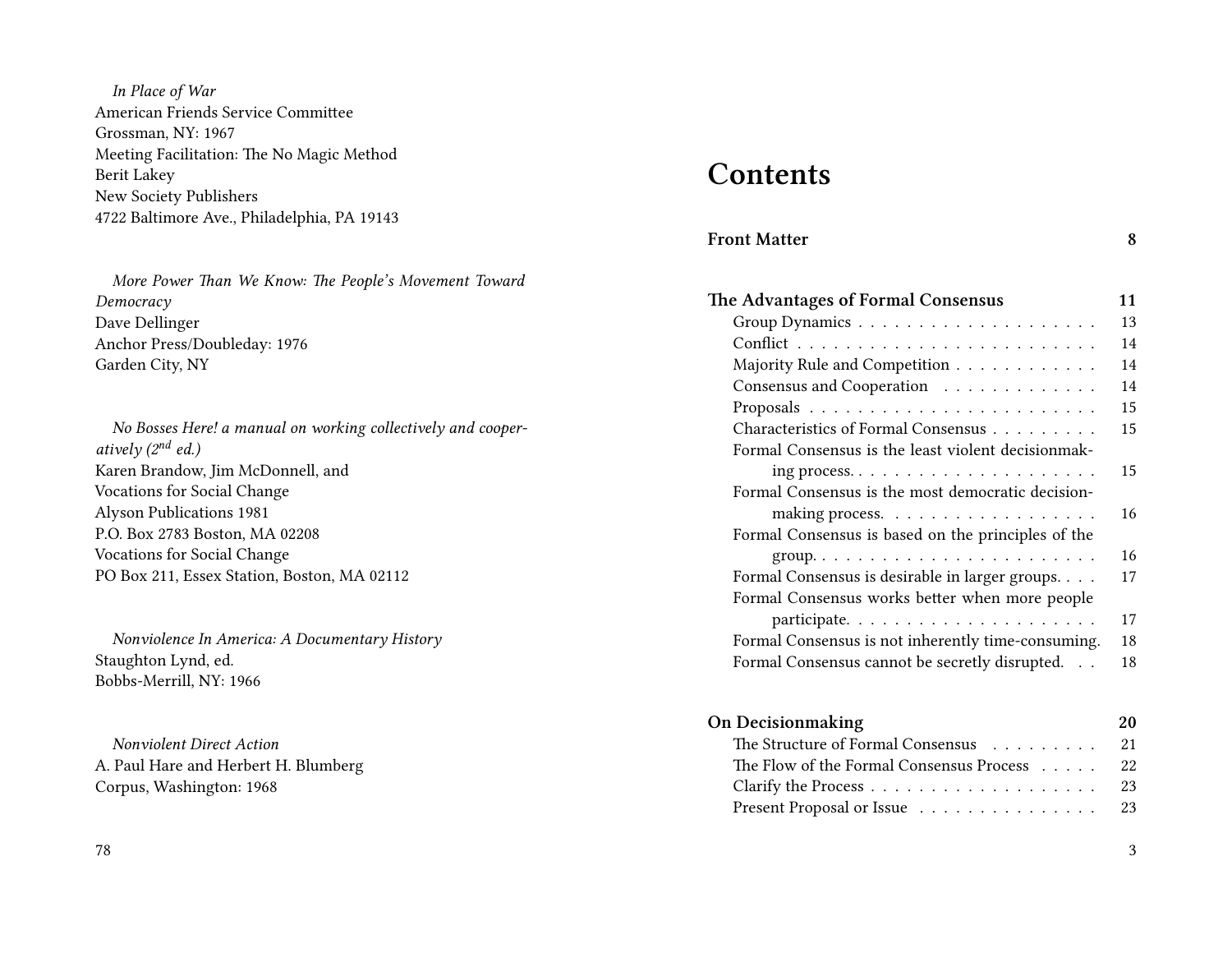| Questions Which Clarify the Presentation                                | 24       |
|-------------------------------------------------------------------------|----------|
| Level One: Broad Open Discussion                                        | 25       |
| General Discussion                                                      | 25       |
|                                                                         | 26       |
| Level Two: Identify Concerns                                            | 27       |
|                                                                         | 27       |
| Group Related Concerns                                                  | 27       |
| <b>Level Three: Resolve Concerns</b>                                    | 28       |
| Resolve Groups of Related Concerns                                      | 28       |
|                                                                         | 28       |
| Restate Remaining Concerns (One at a Time)                              | 28       |
| Questions Which Clarify the Concern                                     | 29       |
| Discussion Limited to Resolving One Concern                             | 29       |
|                                                                         | 29       |
| <b>Closing Options</b><br>Stand Aside (Decision Adopted with Unresolved | 30<br>30 |
| Concerns Listed)                                                        | 30       |
|                                                                         | 31       |
|                                                                         |          |
| <b>On Conflict and Consensus</b>                                        | 33       |
| <b>Foundation Upon Which Consensus Is Built</b>                         | 35       |
| Trust                                                                   | 35       |
|                                                                         | 35       |
|                                                                         | 36       |
|                                                                         | 36       |
|                                                                         | 36       |
|                                                                         | 37       |
|                                                                         | 37       |
| Commitment to the Group                                                 | 38       |

| a manual for group facilitators                                         |
|-------------------------------------------------------------------------|
| Brian Auvine, Betsy Densmore, Mary Extrom,                              |
| Scott Poole, Michel Shanklin                                            |
| The Center for Confict Resolution: 1977                                 |
| 731 State Street, Madison, WI 53703                                     |
| A Manual on Nonviolence and Children                                    |
| Stephanie Judson                                                        |
| Yearly Meeting of the Religious Society of Friends                      |
| Peace Committee, Philadelphia                                           |
| New Society Publishers: 1977                                            |
| 4722 Baltimore Ave., Philadelphia, PA 19143                             |
| Beyond Majority Rule                                                    |
| Michael J. Sheeran                                                      |
| Philadelphia Yearly Meeting of the                                      |
| Religious Society of Friends: 1983                                      |
| 1515 Cherry Street, Philadelphia, PA 19102                              |
| Building United Judgment: A Handbook for Consensus Deci-<br>sion Making |
| Brian Auvine, Michel Avery,                                             |
| Barbara Streibel, Lonnie Weiss                                          |
| The Center for Confict Resolution: 1981                                 |
| 731 State Street, Madison, WI 53703                                     |
| Civil Disobedience: Theory and Practice                                 |
| Hugo A. Bedau                                                           |
| Pegasus: 1969                                                           |
| New York, NY                                                            |
| Clearness: Processes for Supporting Individuals & Groups in             |
| Decision-Making                                                         |
| Peter Woodrow                                                           |
| New Society Publishers: 1977, 1984                                      |
| 4722 Baltimore Ave., Philadelphia, PA 19143                             |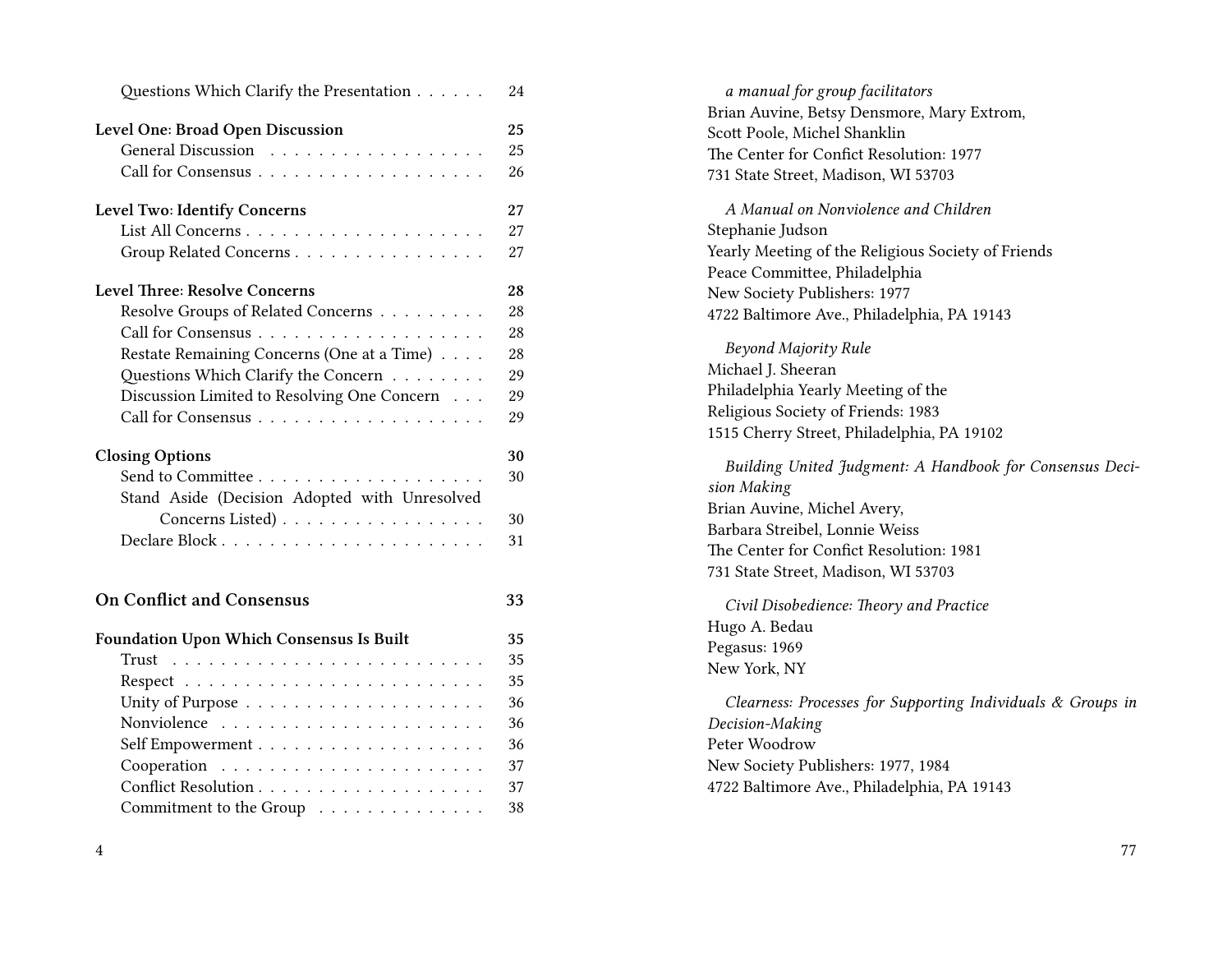|                                           |  |  | 38 |
|-------------------------------------------|--|--|----|
|                                           |  |  | 39 |
|                                           |  |  | 39 |
| Impediments To Consensus Lack of Training |  |  | 39 |
| External Hierarchical Structures          |  |  | 40 |
|                                           |  |  |    |
| On Degrees of Conflict 41                 |  |  |    |
|                                           |  |  |    |

## **The Art of Evaluation 44**

| Purpose of Evaluation 45                    |  |
|---------------------------------------------|--|
|                                             |  |
| Types of Evaluation Questions 48            |  |
| Some sample questions for an evaluation: 48 |  |

| Roles                                                 | 50 |
|-------------------------------------------------------|----|
|                                                       | 51 |
|                                                       | 54 |
|                                                       | 54 |
| Good facilitation is based upon the following princi- |    |
|                                                       | 55 |
| Non-Directive Leadership                              | 55 |
| Clarity of Process                                    | 56 |
| Agenda Contract                                       | 56 |
|                                                       | 57 |
|                                                       | 57 |
|                                                       | 58 |
|                                                       | 59 |
|                                                       | 59 |
|                                                       | 60 |
|                                                       | 61 |
|                                                       |    |

# **Bibliography**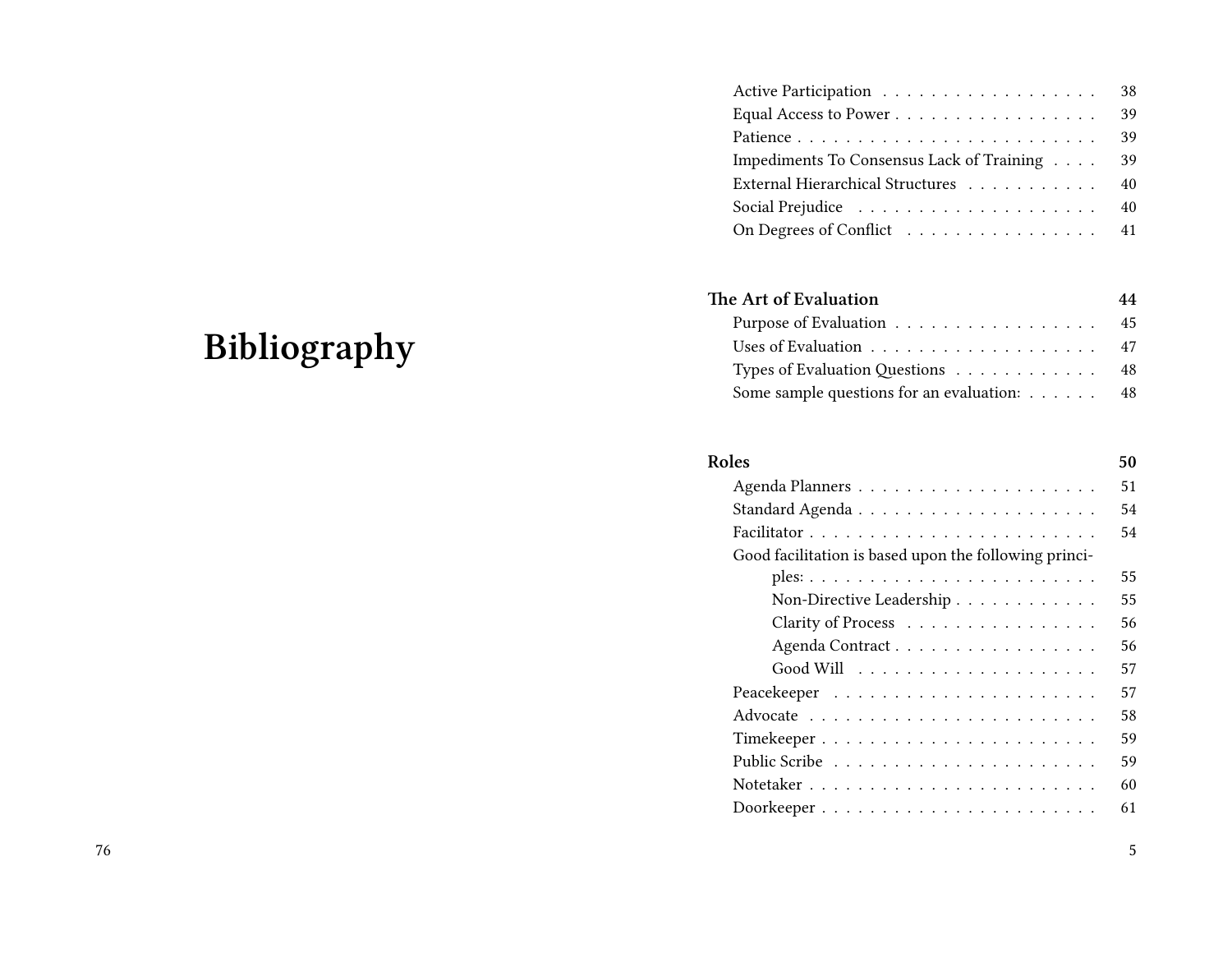| Techniques                                                                                                                                                                                                                                                                                                                                                                                                                                                             | 62 |
|------------------------------------------------------------------------------------------------------------------------------------------------------------------------------------------------------------------------------------------------------------------------------------------------------------------------------------------------------------------------------------------------------------------------------------------------------------------------|----|
| Facilitation Techniques                                                                                                                                                                                                                                                                                                                                                                                                                                                | 63 |
| Equalizing Participation $\ldots \ldots \ldots \ldots \ldots$                                                                                                                                                                                                                                                                                                                                                                                                          | 63 |
|                                                                                                                                                                                                                                                                                                                                                                                                                                                                        | 64 |
|                                                                                                                                                                                                                                                                                                                                                                                                                                                                        | 64 |
|                                                                                                                                                                                                                                                                                                                                                                                                                                                                        | 64 |
| Checking the Process                                                                                                                                                                                                                                                                                                                                                                                                                                                   | 64 |
|                                                                                                                                                                                                                                                                                                                                                                                                                                                                        | 65 |
| Taking a Break $\ldots \ldots \ldots \ldots \ldots \ldots \ldots$                                                                                                                                                                                                                                                                                                                                                                                                      | 65 |
| Call For Consensus                                                                                                                                                                                                                                                                                                                                                                                                                                                     | 65 |
|                                                                                                                                                                                                                                                                                                                                                                                                                                                                        | 65 |
| Reformulating the Proposal                                                                                                                                                                                                                                                                                                                                                                                                                                             | 65 |
| Stepping out of Role                                                                                                                                                                                                                                                                                                                                                                                                                                                   | 66 |
| Passing the Clipboard $\dots \dots \dots \dots \dots \dots$                                                                                                                                                                                                                                                                                                                                                                                                            | 66 |
| Polling (Straw Polls)                                                                                                                                                                                                                                                                                                                                                                                                                                                  | 66 |
|                                                                                                                                                                                                                                                                                                                                                                                                                                                                        | 67 |
|                                                                                                                                                                                                                                                                                                                                                                                                                                                                        | 67 |
| Group Discussion Techniques                                                                                                                                                                                                                                                                                                                                                                                                                                            | 68 |
|                                                                                                                                                                                                                                                                                                                                                                                                                                                                        | 68 |
|                                                                                                                                                                                                                                                                                                                                                                                                                                                                        | 68 |
|                                                                                                                                                                                                                                                                                                                                                                                                                                                                        | 69 |
|                                                                                                                                                                                                                                                                                                                                                                                                                                                                        | 69 |
| Go-rounds<br>$\mathcal{L}^{\mathcal{A}}(\mathcal{A}^{\mathcal{A}}(\mathcal{A}^{\mathcal{A}}(\mathcal{A}^{\mathcal{A}}(\mathcal{A}^{\mathcal{A}}(\mathcal{A}^{\mathcal{A}}(\mathcal{A}^{\mathcal{A}}(\mathcal{A}^{\mathcal{A}}(\mathcal{A}^{\mathcal{A}}(\mathcal{A}^{\mathcal{A}}(\mathcal{A}^{\mathcal{A}}(\mathcal{A}^{\mathcal{A}}(\mathcal{A}^{\mathcal{A}}(\mathcal{A}^{\mathcal{A}}(\mathcal{A}^{\mathcal{A}}(\mathcal{A}^{\mathcal{A}}(\mathcal{A}^{\mathcal{A$ | 70 |
|                                                                                                                                                                                                                                                                                                                                                                                                                                                                        | 70 |
|                                                                                                                                                                                                                                                                                                                                                                                                                                                                        | 70 |
|                                                                                                                                                                                                                                                                                                                                                                                                                                                                        | 70 |
| Glossary                                                                                                                                                                                                                                                                                                                                                                                                                                                               | 72 |
| Bibliography                                                                                                                                                                                                                                                                                                                                                                                                                                                           | 76 |

#### **oligarchy**

a few people make the decisions for everyone

#### **representative democracy**

a few people are elected to make the decisions for everyone majority rule democracy the majority makes the decisions for everyone

#### **consensus**

everyone makes the decisions for everyone

#### **proposal**

A written plan that some members of a group present to the whole group for discussion and acceptance.

#### **stand aside**

To agree to disagree, to be willing to let a proposal be adopted despite unresolved concerns.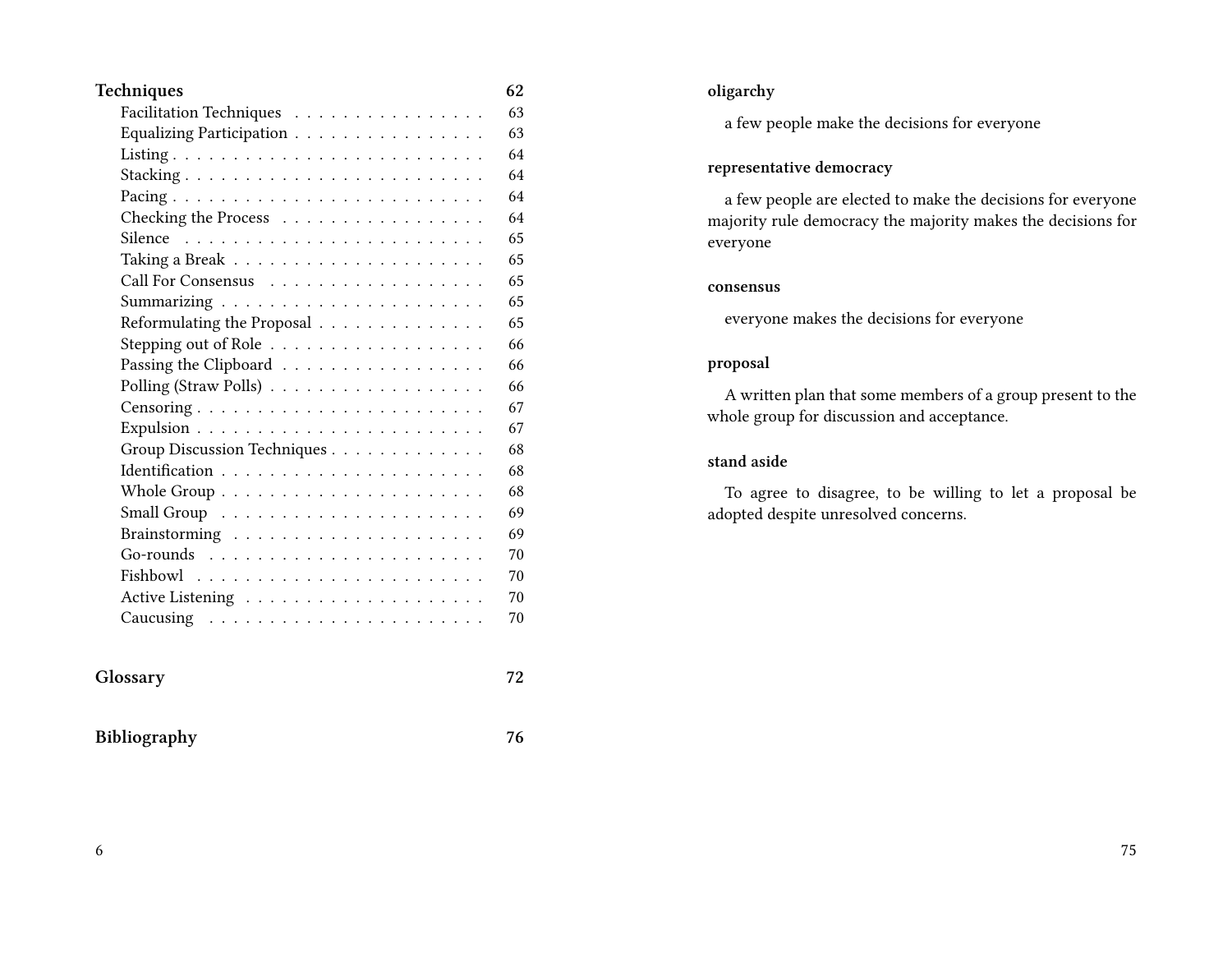can agree to disagree, that is, give their consent by standing aside, and allow the proposal to be accepted by the group.

#### **consent**

Acceptance of the proposal, not necessarily agreement. Individuals are responsible for expressing their ideas, concerns and objections. Silence, in response to a call for consensus, signifies consent. Silence is not complete agreement; it is acceptance of the proposal.

#### **decision**

The end product of an idea that started as a proposal and evolved to become a plan of action accepted by the whole group.

#### **evaluation**

A group analysis at the end of a meeting about interpersonal dynamics during decisionmaking. This is a time to allow feelings to be expressed, with the goal of improving the functioning of future meetings. It is not a discussion or debate, nor should anyone comment on another's evaluation.

#### **meeting**

An occasion in which people come together and, in an orderly way, make decisions.

**methods of decisionmaking:**

#### **autocracy**

one person makes the decisions for everyone

#### 74

*If war is the violent resolution of conflict, then peace is not the absence of conflict, but rather, the ability to resolve conflict without violence.*

C.T. Butler

Consensus, as a decisionmaking process, has been developing for centuries. Many people, in diverse communities, have contributed to this development. From them, we have borrowed generously and adapted freely.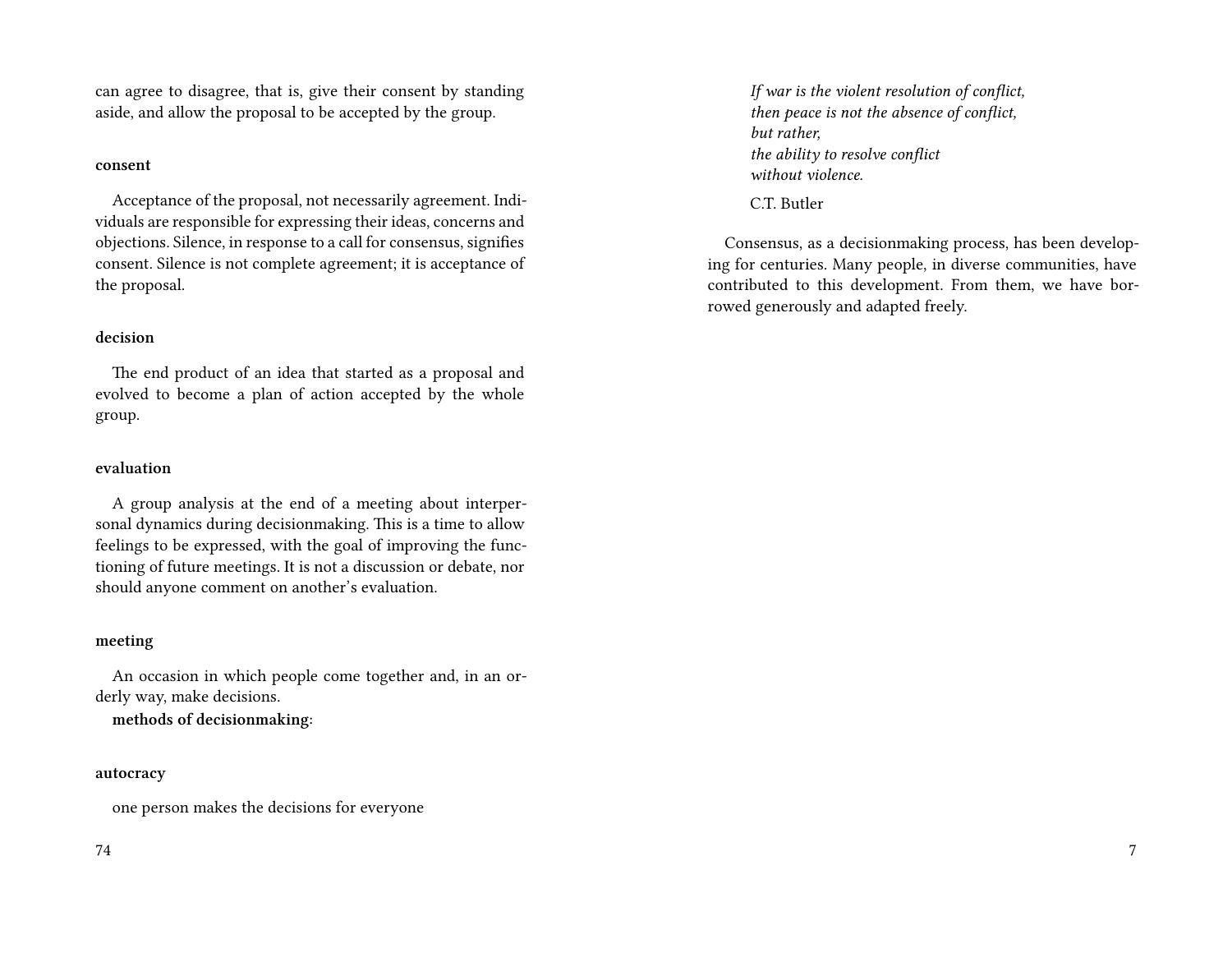# **Front Matter**

#### **agenda contract**

The agenda contract is made when the agenda is reviewed and accepted. This agreement includes the items on the agenda, the order in which they are considered, and the time allotted to each. Unless the whole group agrees to change the agenda, the facilitator is obligated to keep to the contract. The decision to change the agenda must be a consensus, with little or no discussion.

#### **agreement**

Complete agreement, with no unresolved concerns.

#### **block**

If the allotted agenda time has been spent trying to achieve consensus, and unresolved legitimate concerns remain, the proposal may be considered blocked, or not able to be adopted at this meeting.

#### **concern**

A point of departure or disagreement with a proposal.

#### **conflict**

The expression of disagreement, which brings into focus diverse viewpoints, and provides the opportunity to explore their strengths and weaknesses.

#### **consensus**

A decisionmaking process whereby decisions are reached when all members present consent to a proposal. This process does not assume everyone must be in complete agreement. When differences remain after discussion, individuals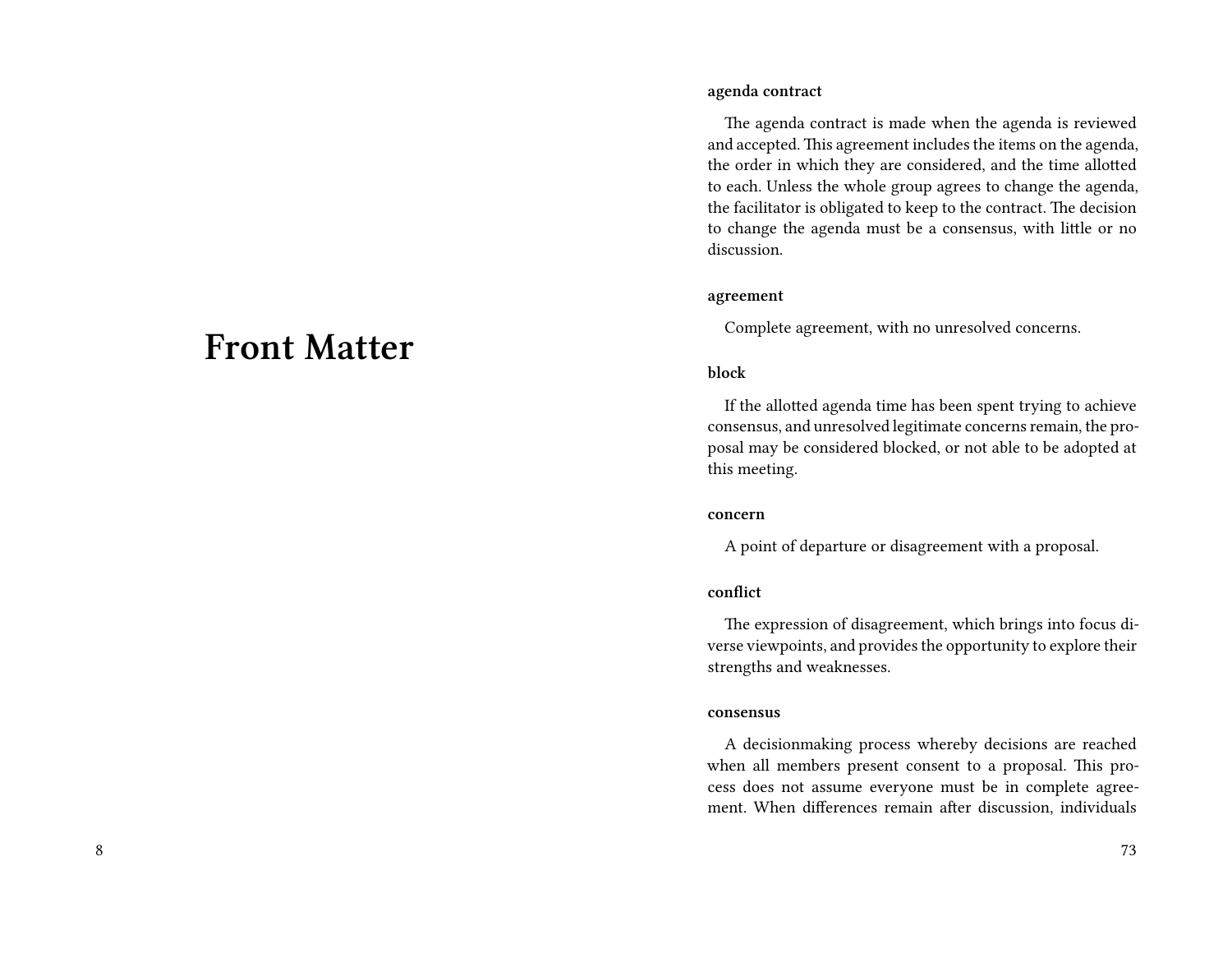# **Glossary**

C.T. wrote the first edition of this book for the Pledge of Resistance in Boston when it had over 3500 signers and 150 affnity groups. All policy decisions for the organization were made at monthly spokesmeetings, involving at least one spokesperson from each affnity group. Members from the coordinating committee were charged with managing daily affairs. Spokesmeetings were often attended by over one hundred people; they were usually seventy strong. For almost two years the process of consensus worked well for the Pledge, empowering very large numbers of people to engage confdently in nonviolent direct action. The forerunner of the model of consensus outlined in this book was used throughout this period at spokesmeetings and, particularly well, at the weekly coordinators meetings. However, it was never systematically defned and written down or formally adopted.

For over two years, C.T. attended monthly spokesmeetings, weekly coordinating meetings, and uncounted committee meetings. He saw the need to develop a consistent way to introduce new members to consensus. At frst, he looked for existing literature to aid in conducting workshops on the consensus process. He was unable to fnd any suitable material, so he set out to develop his own.

The frst edition of this book is the result of a year of research into consensus in general and the Pledge process in particular. It was mostly distributed to individuals who belonged to various groups already struggling to use some form of consensus process. The fourth printing included an introduction which added the concept of secular consensus. The secular label distinguishes this model of consensus from both the more traditional model found in faith-based communities and the rather informal consensus commonly found in progressive groups.

Unfortunately, the label of secular consensus gave the impression that we were denying any connection with spirituality. We wanted to clearly indicate that the model of consensus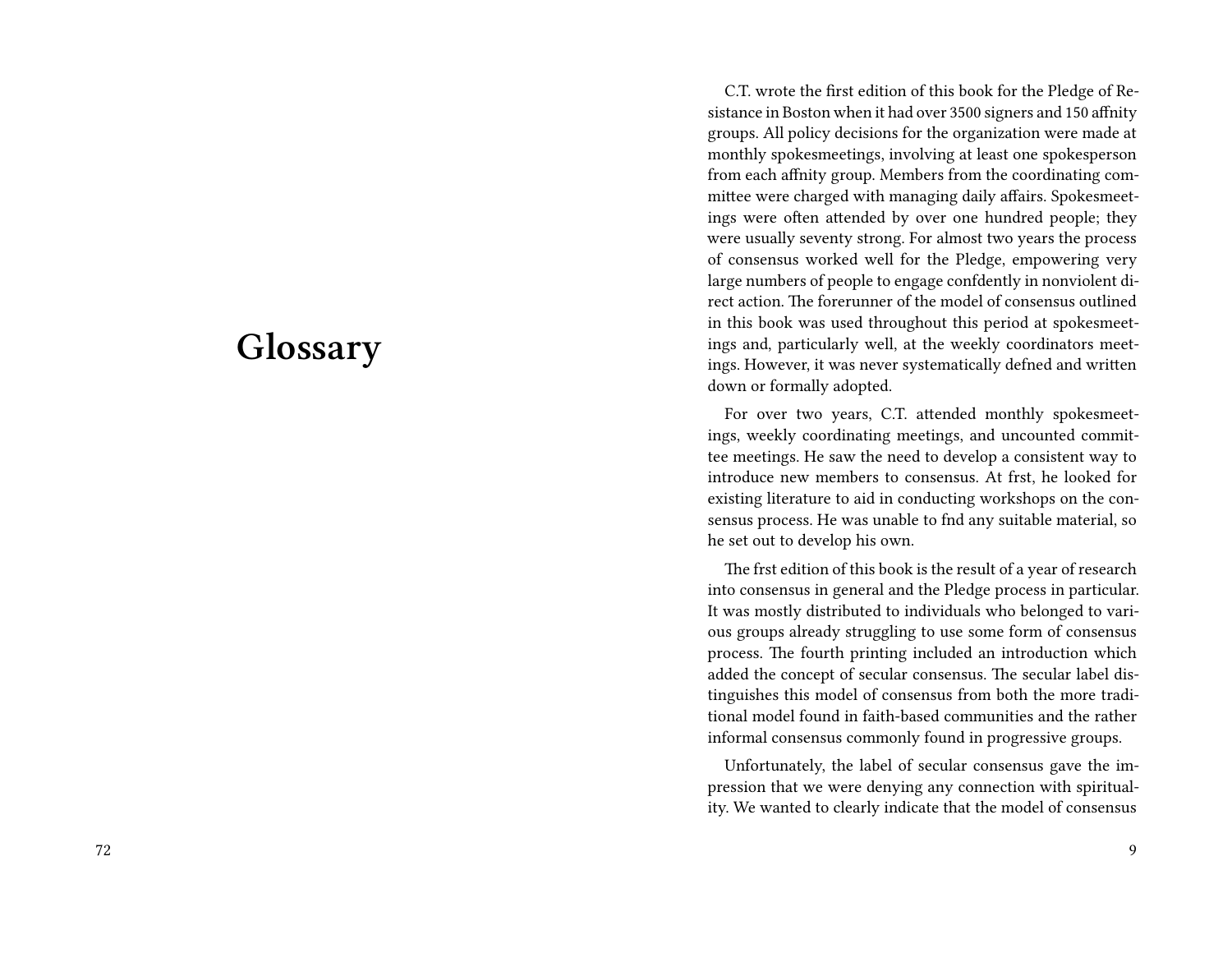we were proposing was distinct, but we did not want to exclude the valuable work of faith-based communities.

Therefore, since the sixth printing we have used the name Formal Consensus because it adequately defnes this distinction. We hope that Formal Consensus will continue to be an important contribution to the search for an effective, more unifying, democratic decisionmaking process.

Formal Consensus is a specifc kind of decisionmaking. It must be defned by the group using it. It provides a foundation, structure, and collection of techniques for effcient and productive group discussions. The foundation is the commonly-held principles and decisions which created the group originally. The structure is predetermined, although fexible. The agenda is formal and extremely important. The roles, techniques, and skills necessary for smooth operation must be accessible to and developed in all members. Evaluation of the process must happen on a consistent and frequent basis, as a tool for selfeducation and self-management. Above all, Formal Consensus must be taught. It is unreasonable to expect people to be familiar with this process already. In general, cooperative nonviolent confict resolution does not exist in modern North American society. These skills must be developed in what is primarily a competitive environment. Only time will tell if, in fact, this model will fourish and prove itself effective and worthwhile.

We are now convinced more than ever that the model presented in this book is profoundly signifcant for the future of our species. We must learn to live together cooperatively, resolving our conficts nonviolently and making our decisions consensually. We must learn to value diversity and respect all life, not just on a physical level, but emotionally, intellectually, and spiritually. We are all in this together.

— C.T. Butler and Amy Rothstein

— August 1991

10

composed of people with similar viewpoints, whereas small group discussions are more useful if they are made up of people with diverse viewpoints or even a random selection of people.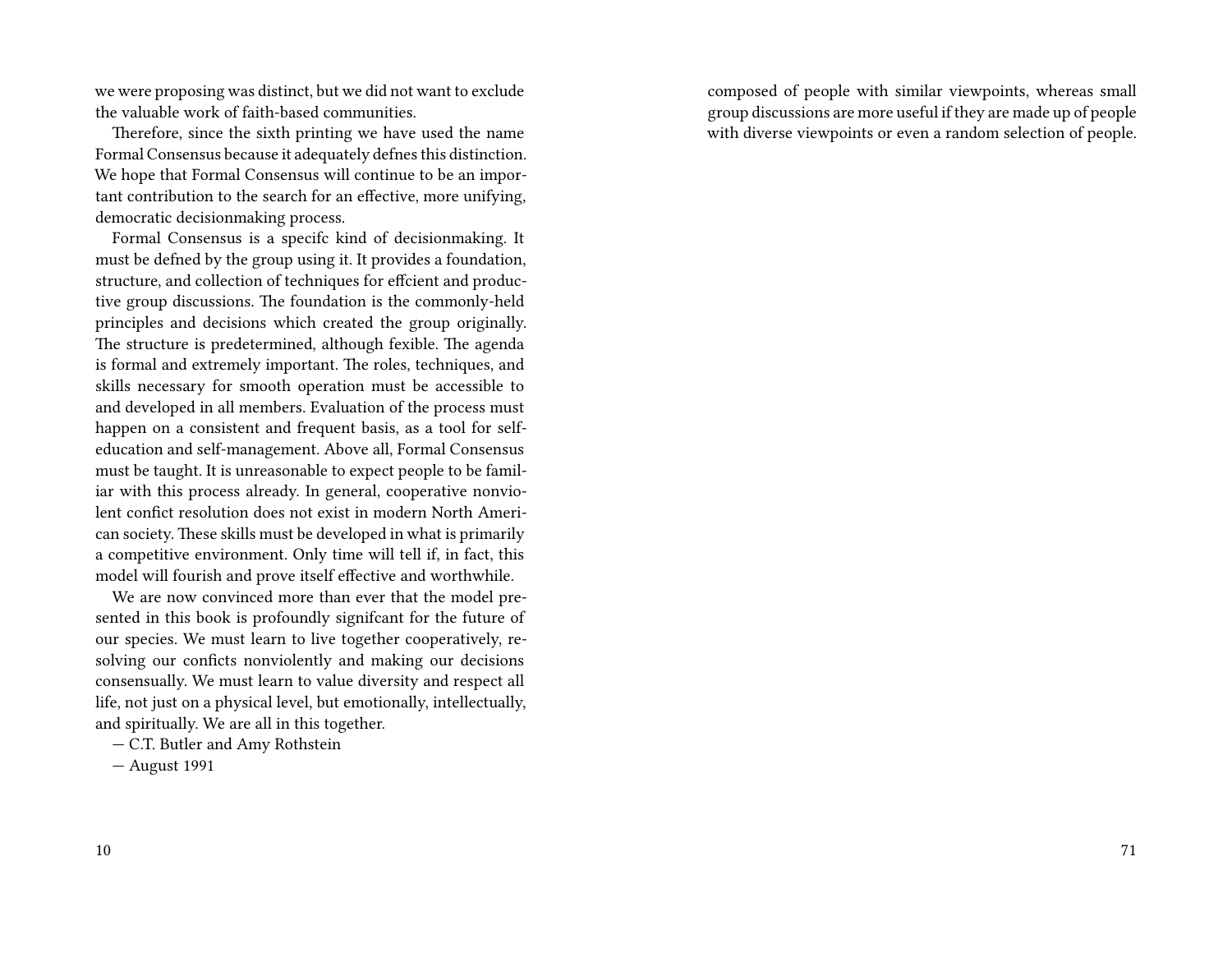#### **Go-rounds**

This is a simple technique that encourages participation. The facilitator states a question and then goes around the room inviting everyone to answer briefly. This is not an open discussion. This is an opportunity to individually respond to specific questions, not to comment on each other's responses or make unrelated remarks.

### **Fishbowl**

The fishbowl is a special form of small group discussion. Several members representing differing points of view meet in an inner circle to discuss the issue while everyone else forms an outer circle and listens. At the end of a predetermined time, the whole group reconvenes and evaluates the fishbowl discussion. An interesting variation: first, put all the men in the fishbowl, then all the women, and they discuss the same topics.

#### **Active Listening**

If the group is having a hard time understanding a point of view, someone might help by active listening. Listen to the speaker, then repeat back what was heard and ask the speaker if this accurately reflects what was meant.

#### **Caucusing**

A caucus might be useful to help a multifaceted conflict become clearer by unifying similar perspectives or defining specific points of departure without the focus of the whole group. It might be that only some people attend a caucus, or it might be that all are expected to participate in a caucus. The difference between caucuses and small groups is that caucuses are

#### 70

# **The Advantages of Formal Consensus**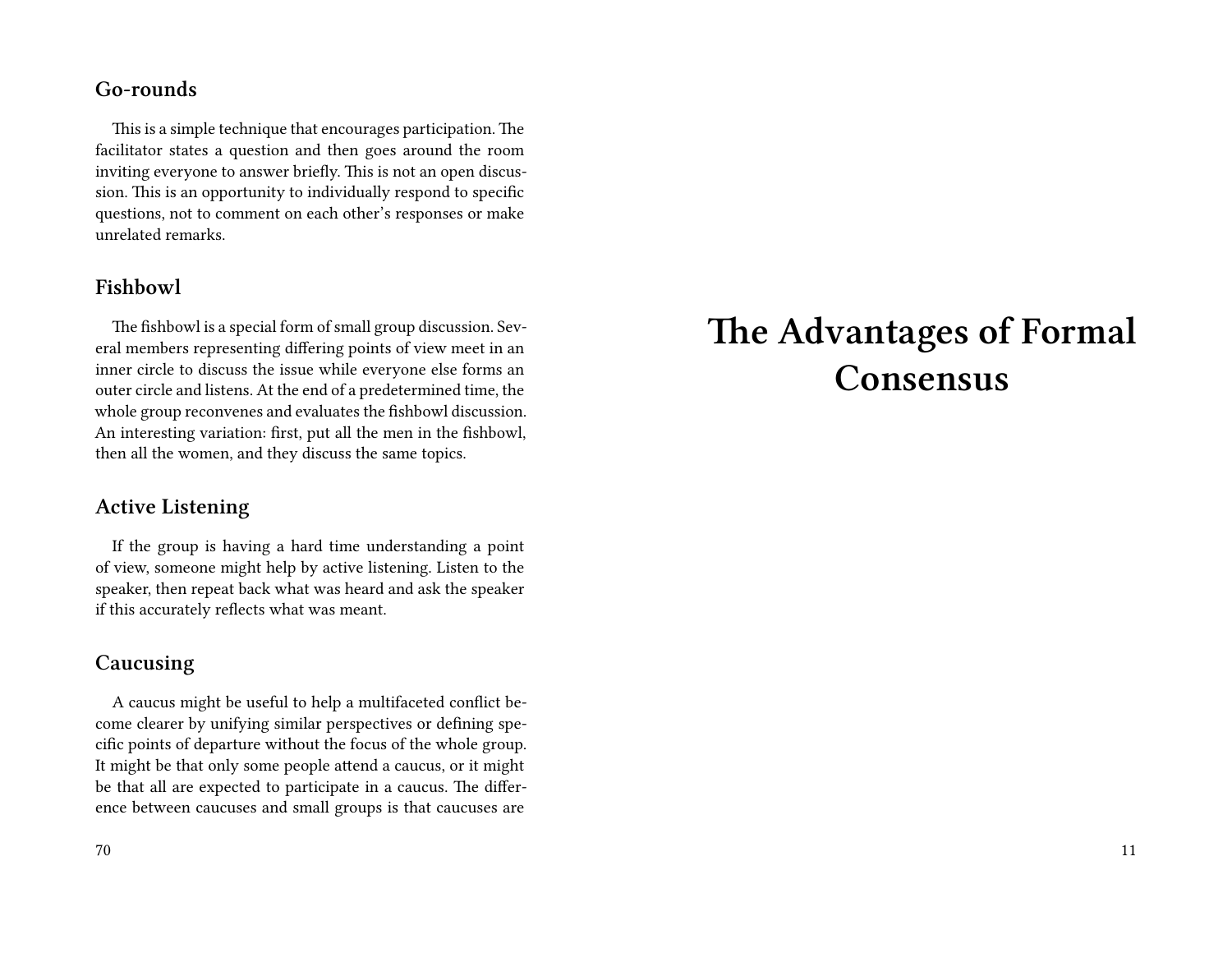There are many ways to make decisions. Sometimes, the most efficient way to make decisions would be to just let the manager (or CEO, or dictator) make them. However, efficiency is not the only criteria. When choosing a decisionmaking method, one needs to ask two questions. Is it a fair process? Does it produce good solutions?

To judge the process, consider the following: Does the meeting flow smoothly? Is the discussion kept to the point? Does it take too long to make each decision? Does the leadership determine the outcome of the discussion? Are some people overlooked?

To judge the quality of the end result, the *decision,* consider: Are the people making the decision, and all those affected, satisfied with the result? To what degree is the intent of the original *proposal* accomplished? Are the underlying issues addressed? Is there an appropriate use of resources? Would the group make the same decision again?

Autocracy can work, but the idea of a benevolent dictator is just a dream. We believe that it is inherently better to involve every person who is affected by the decision in the decisionmaking process. This is true for several reasons. The decision would reflect the will of the entire group, not just the leadership. The people who carry out the plans will be more satisfied with their work. And, as the old adage goes, two heads are better than one.

This book presents a particular model for decisionmaking we call Formal Consensus. Formal Consensus has a clearly defined structure. It requires a commitment to active cooperation, disciplined speaking and listening, and respect for the contributions of every member. Likewise, every person has the responsibility to actively participate as a creative individual within the structure.

Avoidance, denial, and repression of conflict is common during meetings. Therefore, using Formal Consensus might not be easy at first. Unresolved conflict from previous experiences

times, the attitude of the group can be dominated by an idea, a mood, or a handful of people.

## **Small Group**

Breaking into smaller groups can be very useful. These small groups can be diads or triads or even larger. They can be selected randomly or self-selected. If used well, in a relatively short amount of time all participants have the opportunity to share their own point of view. Be sure to set clear time limits and select a notetaker for each group. When the larger group reconvenes, the notetakers relate the major points and concerns of their group. Sometimes, notetakers can be requested to add only new ideas or concerns and not repeat something already covered in another report. It is also helpful for the scribe to write these reports so all can see the cumulative result and be sure every idea and concern gets on the list.

#### **Brainstorming**

This is a very useful technique when ideas need to be solicited from the whole group. The normal rule of waiting to speak until the facilitator recognizes you is suspended and everyone is encouraged to call out ideas to be written by the scribe for all to see. It is helpful if the atmosphere created is one in which all ideas, no matter how unusual or incomplete, are appropriate and welcomed. This is a situation in which suggestions can be used as catalysts, with ideas building one upon the next, generating very creative possibilities. Avoid evaluating each other's ideas during this time.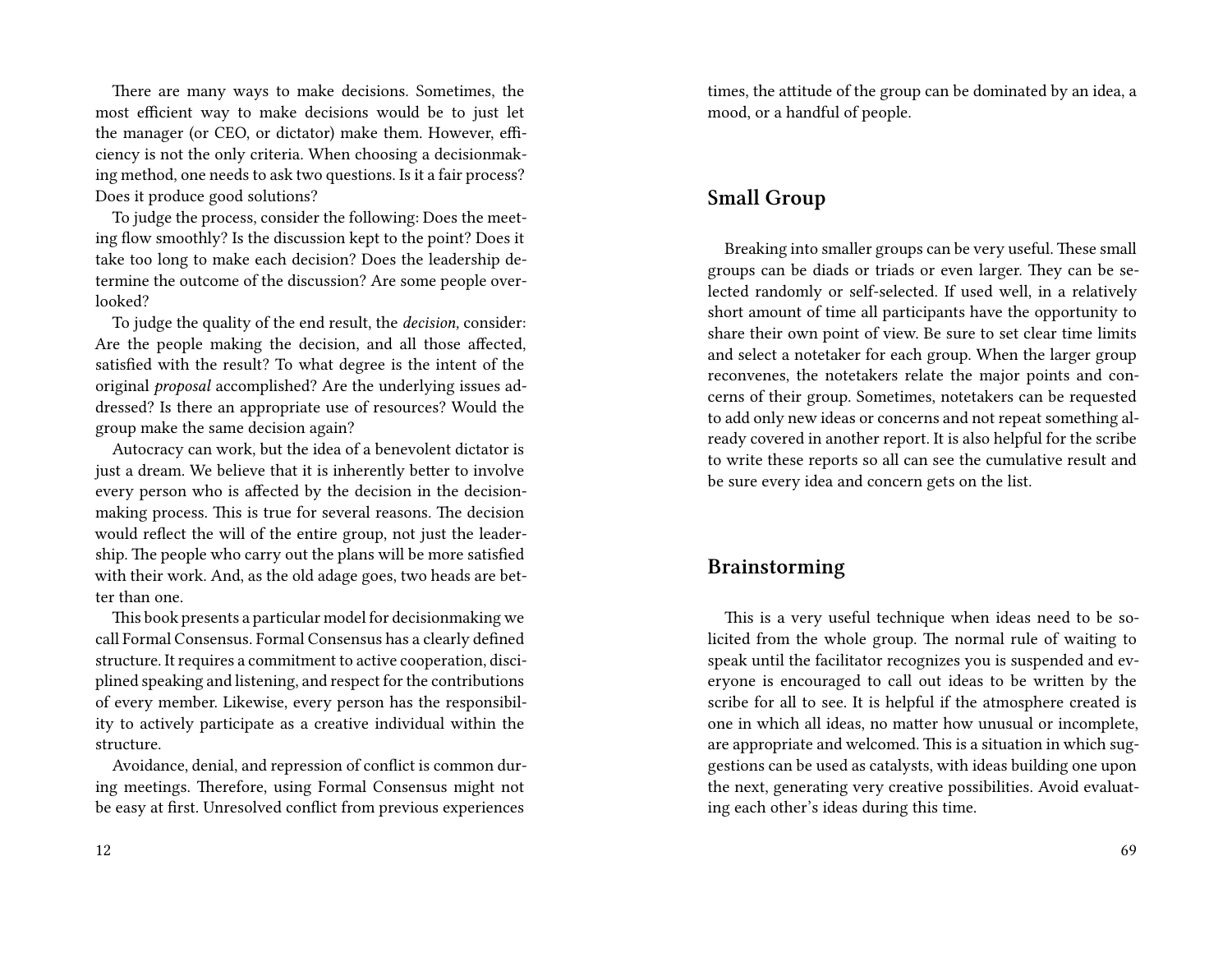#### **Group Discussion Techniques**

It is often assumed that the best form of group discussion is that which has one person at a time speak to the whole group. This is true for some discussions. But, sometimes, other techniques of group discussion can be more productive and efficient than whole group discussion. The following are some of the more common and frequently used techniques. These could be suggested by anyone at the meeting. Therefore, it is a good idea if everyone is familiar with these techniques. Again, be creative and adaptive. Different situations require different techniques. Only experience reveals how each one affects group dynamics or the best time to use it.

## **Identification**

It is good to address each other by name. One way to learn names is to draw a seating plan, and as people go around and introduce themselves, write their names on it. Later, refer to the plan and address people by their names. In large groups, name tags can be helpful. Also, when people speak, it is useful for them to identify themselves so all can gradually learn each others' names.

#### **Whole Group**

The value of whole group discussion is the evolution of a group idea. A group idea is not simply the sum of individual ideas, but the result of the interaction of ideas during discussion. Whole group discussion can be unstructured and productive. It can also be very structured, using various facilitation techniques to focus it. Often, whole group discussion does not produce maximum participation or a diversity of ideas. During whole group discussion, fewer people get to speak, and, at

could come rushing forth and make the process difficult, if not impossible. Practice and discipline, however, will smooth the process. The benefit of everyone's participation and cooperation is worth the struggle it may initially take to ensure that all voices are heard.

It is often said that consensus is time-consuming and difficult. Making complex, difficult decisions is time-consuming, no matter what the process. Many different methods can be efficient, if every participant shares a common understanding of the rules of the game. Like any process, Formal Consensus can be inefficient if a group does not first assent to follow a particular structure.

This book codifies a formal structure for decisionmaking. It is hoped that the relationship between this book and Formal Consensus would be similar to the relationship between Robert's Rules of Order and Parliamentary Procedure.

Methods of decisionmaking can be seen on a continuum with one person having total authority on one end to everyone sharing power and responsibility on the other.

The level of participation increases along this decisionmaking continuum. Oligarchies and autocracies offer no participation to many of those who are directly affected. Representative, majority rule, and consensus democracies involve everybody, to different degrees.

## **Group Dynamics**

A group, by definition, is a number of individuals having some unifying relationship. The group dynamic created by consensus process is completely different from that of Parliamentary Procedure, from start to finish. It is based on different values and uses a different language, a different structure, and many different techniques, although some techniques are sim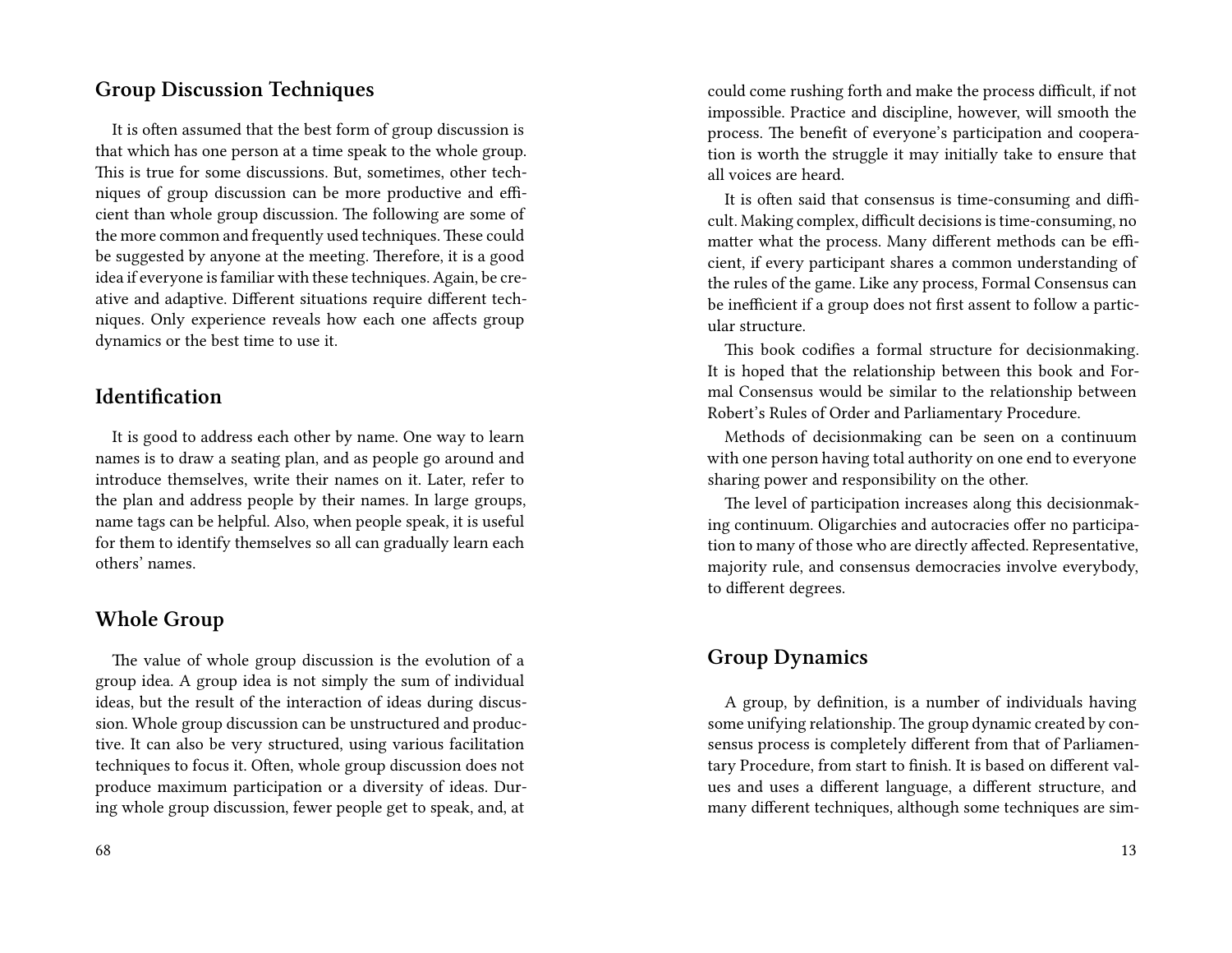ilar. It might be helpful to explain some broad concepts about group dynamics and consensus.

### **Conflict**

While decisionmaking is as much about conflict as it is about agreement, Formal Consensus works best in an atmosphere in which conflict is encouraged, supported, and resolved cooperatively with respect, nonviolence, and creativity. Conflict is desirable. It is not something to be avoided, dismissed, diminished, or denied.

## **Majority Rule and Competition**

Generally speaking, when a group votes using majority rule or Parliamentary Procedure, a competitive dynamic is created within the group because it is being asked to choose between two (or more) possibilities. It is just as acceptable to attack and diminish another's point of view as it is to promote and endorse your own ideas. Often, voting occurs before one side reveals anything about itself, but spends time solely attacking the opponent! In this adversarial environment, one's ideas are owned and often defended in the face of improvements.

### **Consensus and Cooperation**

Consensus process, on the other hand, creates a cooperative dynamic. Only one proposal is considered at a time. Everyone works together to make it the best possible decision for the group. Any concerns are raised and resolved, sometimes one by one, until all voices are heard. Since proposals are no longer the property of the presenter, a solution can be created more cooperatively.

### **Censoring**

(This technique and the next are somewhat different from the others. They may not be appropriate for some groups.) If someone speaks out of turn consistently, the facilitator warns the individual at least twice that if the interruptions do not stop, the facilitator will declare that person censored. This means the person will not be permitted to speak for the rest of this agenda item. If the interrupting behavior has been exhibited over several agenda items, then the censoring could be for a longer period of time. This technique is meant to be used at the discretion of the facilitator. If the facilitator censors someone and others in the meeting voice disapproval, it is better for the facilitator to step down from the role and let someone else facilitate, rather than get into a discussion about the ability and judgement of the facilitator. The rationale is the disruptive behavior makes facilitation very difficult, is disrespectful and, since it is assumed that everyone observed the behavior, the voicing of disapproval about a censoring indicates lack of confidence in the facilitation rather than support for the disruptive behavior.

### **Expulsion**

If an individual still acts very disruptively, the facilitator may confront the behavior. Ask the person to explain the reasons for this behavior, how it is in the best interest of the group, how it relates to the group's purpose, and how it is in keeping with the goals and principles. If the person is unable to answer these questions or if the answers indicate disagreement with the common purpose, then the facilitator can ask the individual to withdraw from the meeting.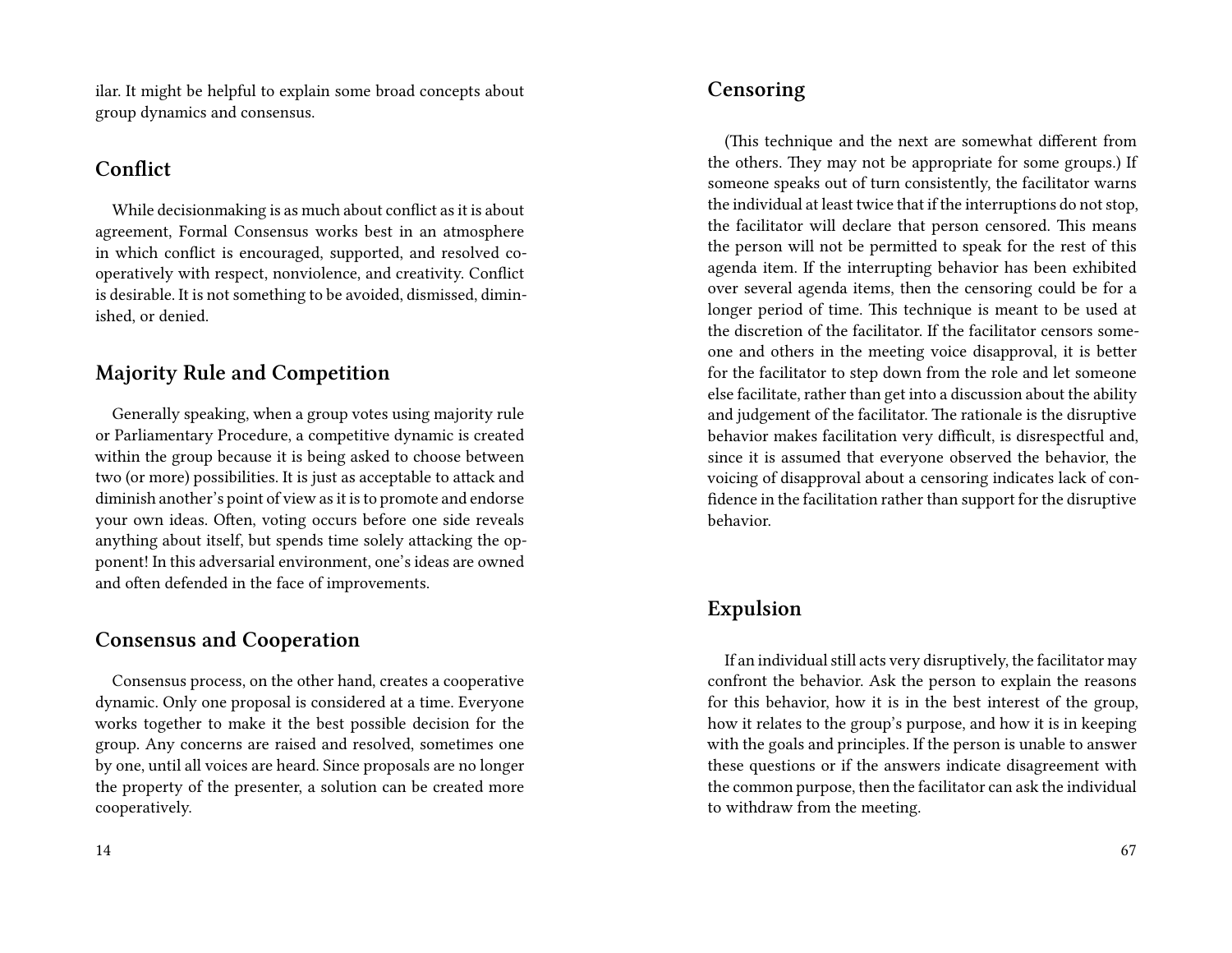itator needs to recognize this and take time to reformulate the proposal with the new information, modifications, or deletions. Then the proposal is presented to the group so that everyone can be clear about what is being considered. Again, this might be done by the facilitator, the notetaker, or anyone else.

#### **Stepping out of Role**

If the facilitator wants to become involved in the discussion or has strong feelings about a particular agenda item, the facilitator can step out of the role and participate in the discussion, allowing another member to facilitate during that time.

#### **Passing the Clipboard**

Sometimes information needs to be collected during the meeting. To save time, circulate a clipboard to collect this information. Once collected, it can be entered into the written record and/or presented to the group by the facilitator.

### **Polling (Straw Polls)**

The usefulness of polling within consensus is primarily clarification of the relative importance of several issues. It is an especially useful technique when the facilitator is confused or uncertain about the status of a proposal and wants some clarity to be able to suggest what might be the next process technique. Polls are not decisions, they are non-binding referenda. All too often, straw polls are used when the issues are completely clear and the majority wants to intimidate the minority into submission by showing overwhelming support rather than to discuss the issues and resolve the concerns. Clear and simple questions are best. Polls that involve three or more choices can be especially manipulative. Use with discretion.

#### **Proposals**

In the consensus process, only proposals which intend to accomplish the common purpose are considered. During discussion of a proposal, everyone works to improve the proposal to make it the best decision for the group. All proposals are adopted unless the group decides it is contrary to the best interests of the group.

### **Characteristics of Formal Consensus**

Before a group decides to use Formal Consensus, it must honestly assess its ability to honor the principles described in Chapter Three. If the principles described in this book are not already present or if the group is not willing to work to create them, then Formal Consensus will not be possible. Any group which wants to adopt Formal Consensus needs to give considerable attention to the underlying principles which support consensus and help the process operate smoothly. This is not to say each and every one of the principles described herein must be adopted by every group, or that each group cannot add its own principles specific to its goals, but rather, each group must be very clear about the foundation of principles or common purposes they choose before they attempt the Formal Consensus decisionmaking process.

## **Formal Consensus is the least violent decisionmaking process.**

Traditional nonviolence theory holds that the use of power to dominate is violent and undesirable. Nonviolence expects people to use their power to persuade without deception, coercion, or malice, using truth, creativity, logic, respect, and love. Majority rule voting process and Parliamentary Proce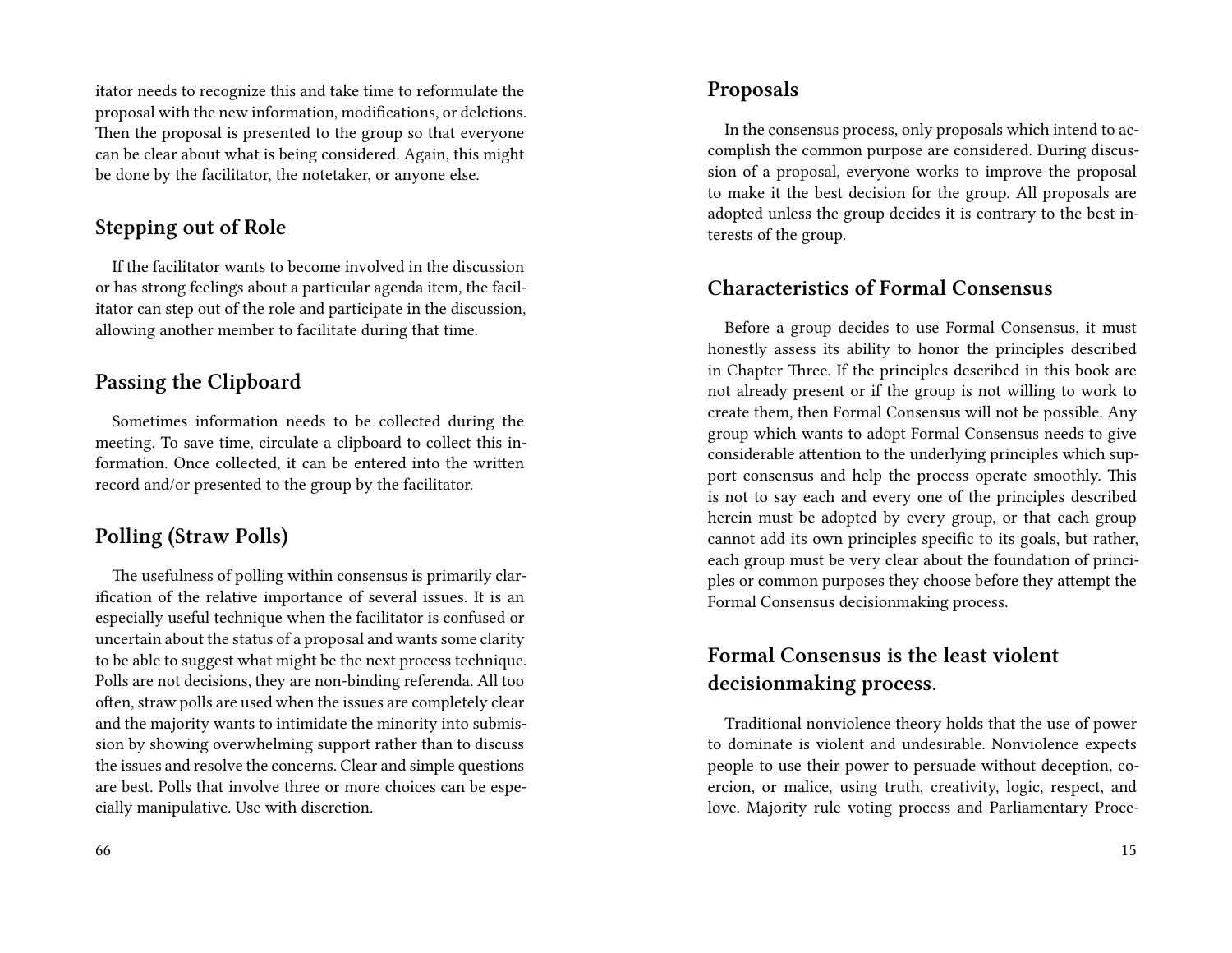dure both accept, and even encourage, the use of power to dominate others. The goal is the winning of the vote, often regardless of another choice which might be in the best interest of the whole group. The will of the majority supersedes the concerns and desires of the minority. This is inherently violent. Consensus strives to take into account everyone's concerns and resolve them before any decision is made. Most importantly, this process encourages an environment in which everyone is respected and all contributions are valued.

## **Formal Consensus is the most democratic decisionmaking process.**

Groups which desire to involve as many people as possible need to use an inclusive process. To attract and involve large numbers, it is important that the process encourages participation, allows equal access to power, develops cooperation, promotes empowerment, and creates a sense of individual responsibility for the group's actions. All of these are cornerstones of Formal Consensus. The goal of consensus is not the selection of several options, but the development of one decision which is the best for the whole group. It is synthesis and evolution, not competition and attrition.

## **Formal Consensus is based on the principles of the group.**

Although every individual must consent to a decision before it is adopted, if there are any objections, it is not the choice of the individual alone to determine if an objection prevents the proposal from being adopted. Every objection or concern must first be presented before the group and either resolved or validated. A valid objection is one in keeping with all previous de-

#### **Silence**

If the pace is too fast, if energies and tensions are high, if people are speaking out of turn or interrupting one another, it is appropriate for anyone to suggest a moment of silence to calm and refocus energy.

## **Taking a Break**

In the heat of discussion, people are usually resistant to interrupting the flow to take a break, but a wise facilitator knows, more often than not, that a five minute break will save a frustrating half hour or more of circular discussion and fruitless debate.

## **Call For Consensus**

The facilitator, or any member recognized to speak by the facilitator, can call for a test for consensus. To do this, the facilitator asks if there are any unresolved concerns which remain unaddressed. (See page 13.)

#### **Summarizing**

The facilitator might choose to focus what has been said by summarizing. The summary might be made by the facilitator, the notetaker, or anyone else appropriate. This preempts a common problem, in which the discussion becomes circular, and one after another, speakers repeat each other.

## **Reformulating the Proposal**

After a long discussion, it sometimes happens that the proposal becomes modified without any formal decision. The facil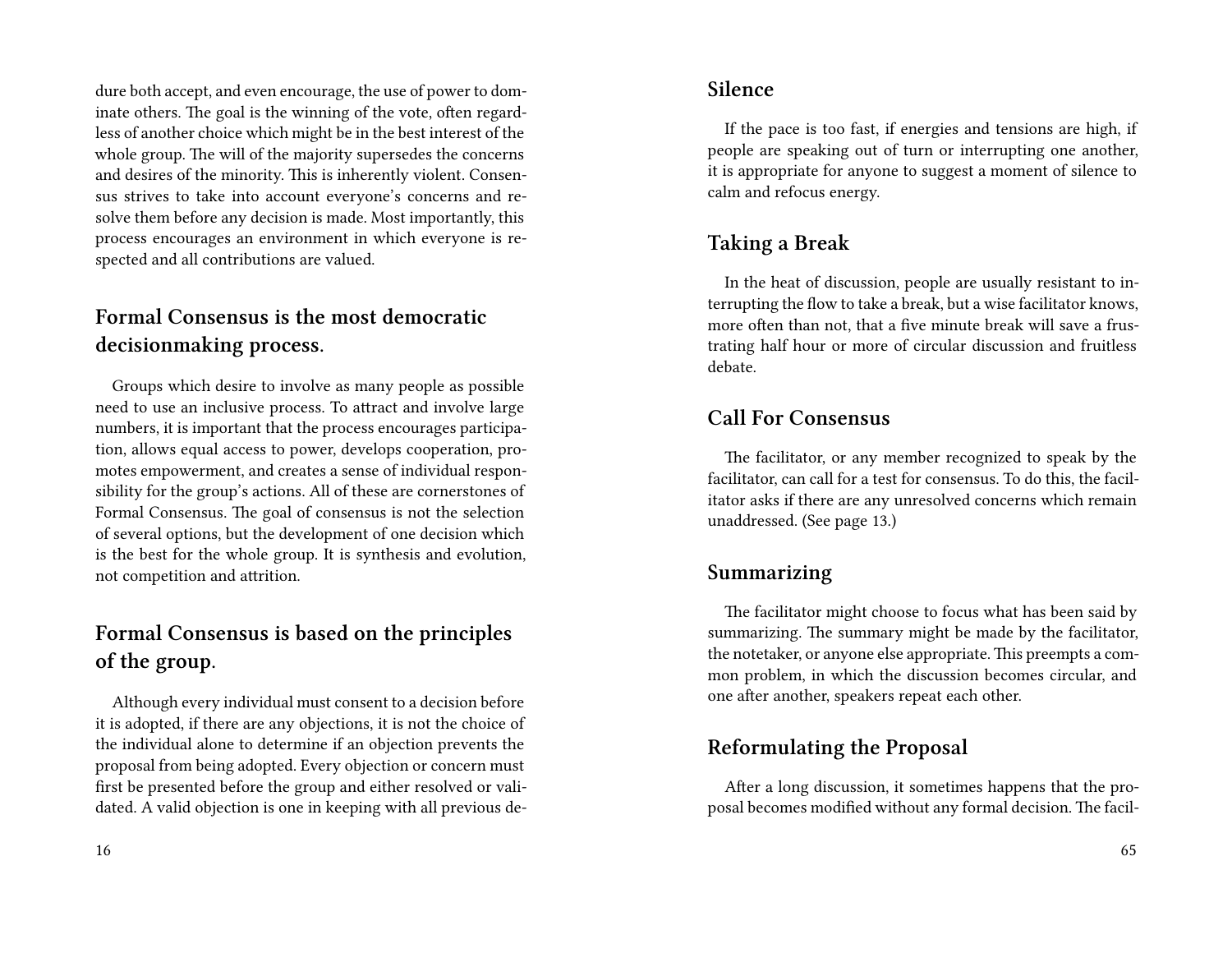possible problems and solutions that exist. Be creative. Invent your own.

## **Listing**

To help the discussion flow more smoothly, those who want to speak can silently signal the facilitator, who would add the person's name to a list of those wishing to speak, and call on them in that order.

### **Stacking**

If many people want to speak at the same time, it is useful to ask all those who would like to speak to raise their hands. Have them count off, and then have them speak in that order. At the end of the stack, the facilitator might call for another stack or try another technique.

## **Pacing**

The pace or flow of the meeting is the responsibility of the facilitator. If the atmosphere starts to become tense, choose techniques which encourage balance and cooperation. If the meeting is going slowly and people are becoming restless, suggest a stretch or rearrange the agenda.

## **Checking the Process**

If the flow of the meeting is breaking down or if one person or small group seems to be dominating, anyone can call into question the technique being used and suggest an alternative.

cisions of the group and based upon the commonly-held principles or foundation adopted by the group. The objection must not only address the concerns of the individual, but it must also be in the best interest of the group as a whole. If the objection is not based upon the foundation, or is in contradiction with a prior decision, it is not valid for the group, and therefore, out of order.

# **Formal Consensus is desirable in larger groups.**

If the structure is vague, decisions can be difficult to achieve. They will become increasingly more difficult in larger groups. Formal Consensus is designed for large groups. It is a highly structured model. It has guidelines and formats for managing meetings, facilitating discussions, resolving conflict, and reaching decisions. Smaller groups may need less structure, so they may choose from the many techniques and roles suggested in this book.

## **Formal Consensus works better when more people participate.**

Consensus is more than the sum total of ideas of the individuals in the group. During discussion, ideas build one upon the next, generating new ideas, until the best decision emerges. This dynamic is called the creative interplay of ideas. Creativity plays a major part as everyone strives to discover what is best for the group. The more people involved in this cooperative process, the more ideas and possibilities are generated. Consensus works best with everyone participating. (This assumes, of course, that everyone in the group is trained in Formal Consensus and is actively using it.)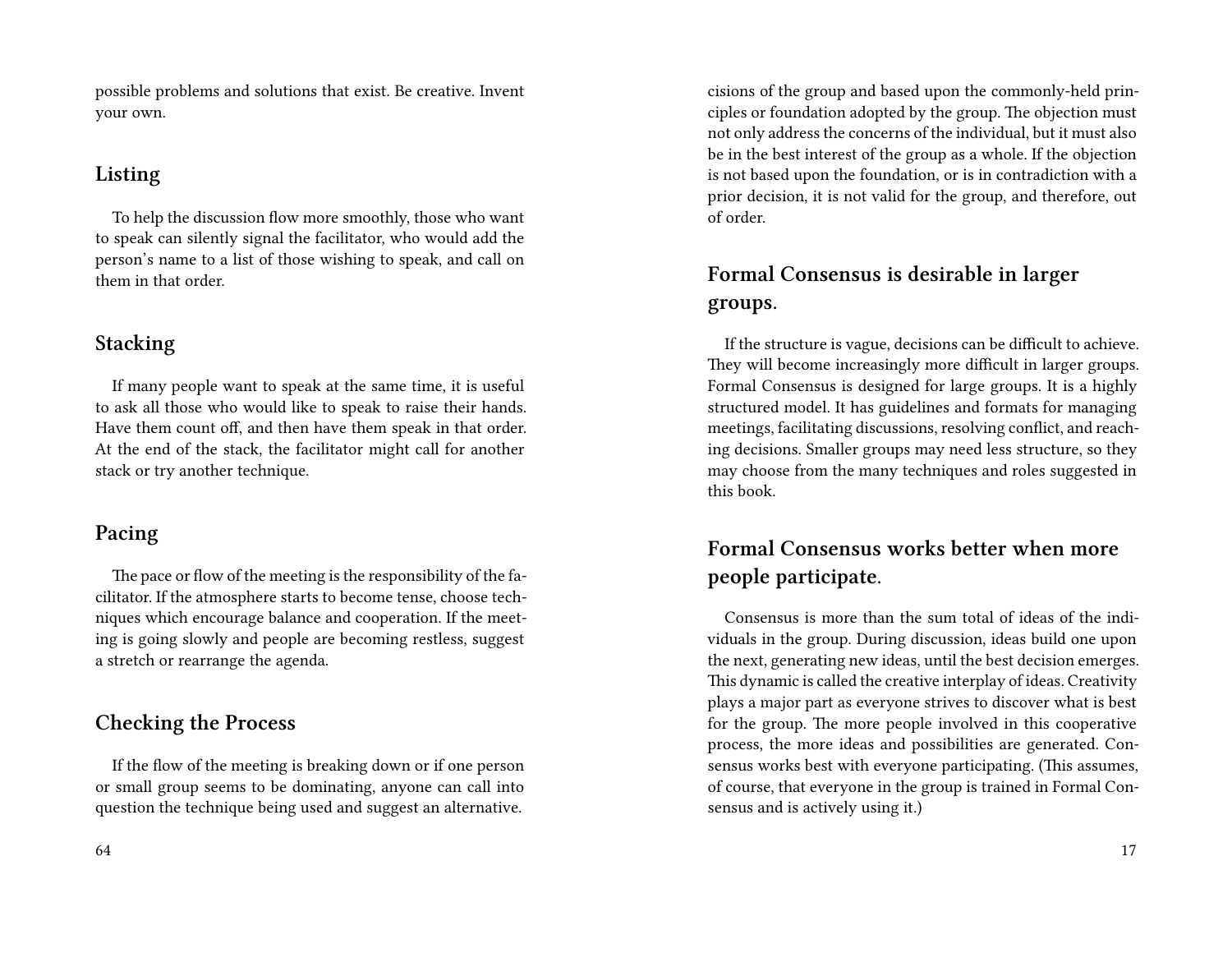## **Formal Consensus is not inherently time-consuming.**

Decisions are not an end in themselves. Decisionmaking is a process which starts with an idea and ends with the actual implementation of the decision. While it may be true in an autocratic process that decisions can be made quickly, the actual implementation will take time. When one person or a small group of people makes a decision for a larger group, the decision not only has to be communicated to the others, but it also has to be acceptable to them or its implementation will need to be forced upon them. This will certainly take time, perhaps a considerable amount of time. On the other hand, if everyone participates in the decisionmaking, the decision does not need to be communicated and its implementation does not need to be forced upon the participants. The decision may take longer to make, but once it is made, implementation can happen in a timely manner. The amount of time a decision takes to make from start to finish is not a factor of the process used; rather, it is a factor of the complexity of the proposal itself. An easy decision takes less time than a difficult, complex decision, regardless of the process used or the number of people involved. Of course, Formal Consensus works better if one practices patience, but any process is improved with a generous amount of patience.

## **Formal Consensus cannot be secretly disrupted.**

This may not be an issue for some groups, but many people know that the state actively surveilles, infiltrates, and disrupts nonviolent domestic political and religious groups. To counteract anti-democratic tactics by the state, a group would need to develop and encourage a decisionmaking process which could

### **Facilitation Techniques**

There are a great many techniques to assist the facilitator in managing the agenda and group dynamics. The following are just a few of the more common and frequently used techniques available to the facilitator. Be creative and adaptive. Different situations require different techniques. With experience will come an understanding of how they affect group dynamics and when is the best time to use them.

### **Equalizing Participation**

The facilitator is responsible for the fair distribution of attention during meetings. Facilitators call the attention of the group to one speaker at a time. The grammar school method is the most common technique for choosing the next speaker. The facilitator recognizes each person in the order in which hands are raised. Often, inequities occur because the attention is dominated by an individual or class of individuals. This can occur because of socialized behavioral problems such as racism, sexism, or the like, or internal dynamics such as experience, seniority, fear, shyness, disrespect, ignorance of the process, etc. Inequities can be corrected in many creative ways. For example, if men are speaking more often than women, the facilitator can suggest a pause after each speaker, the women counting to five before speaking, the men counting to ten. In controversial situations, the facilitator can request that three speakers speak for the proposal, and three speak against it. If the group would like to avoid having the facilitator select who speaks next, the group can self-select by asking the last speaker to pass an object, a talking stick, to the next. Even more challenging, have each speaker stand before speaking, and begin when there is only one person standing. These are only a handful of the many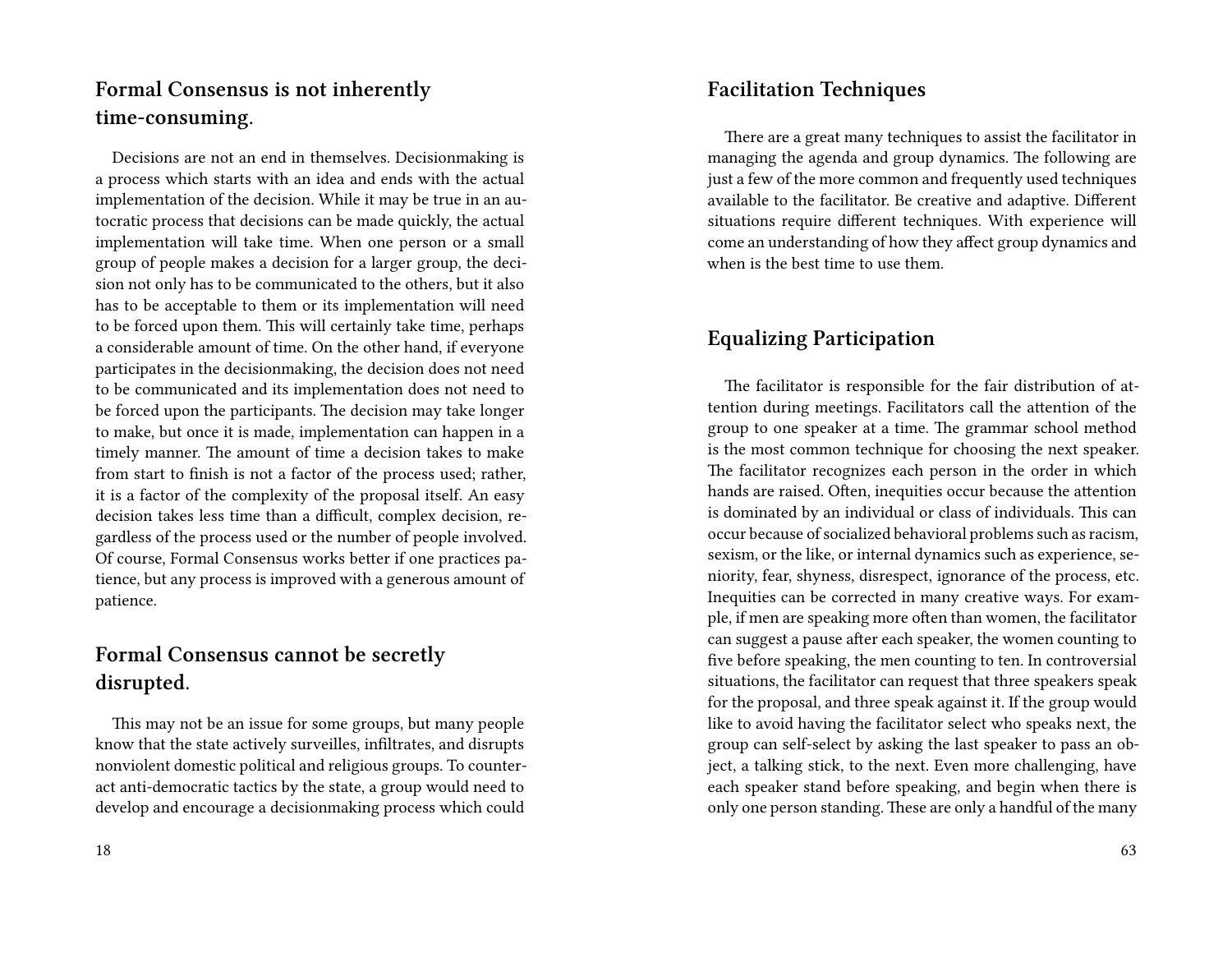not be covertly controlled or manipulated. Formal Consensus, if practiced as described in this book, is just such a process. Since the assumption is one of cooperation and good will, it is always appropriate to ask for an explanation of how and why someone's actions are in the best interest of the group. Disruptive behavior must not be tolerated. While it is true this process cannot prevent openly disruptive behavior, the point is to prevent covert disruption, hidden agenda, and malicious manipulation of the process. Any group for which infiltration is a threat ought to consider the process outlined in this book if it wishes to remain open, democratic, and productive.

# **Techniques**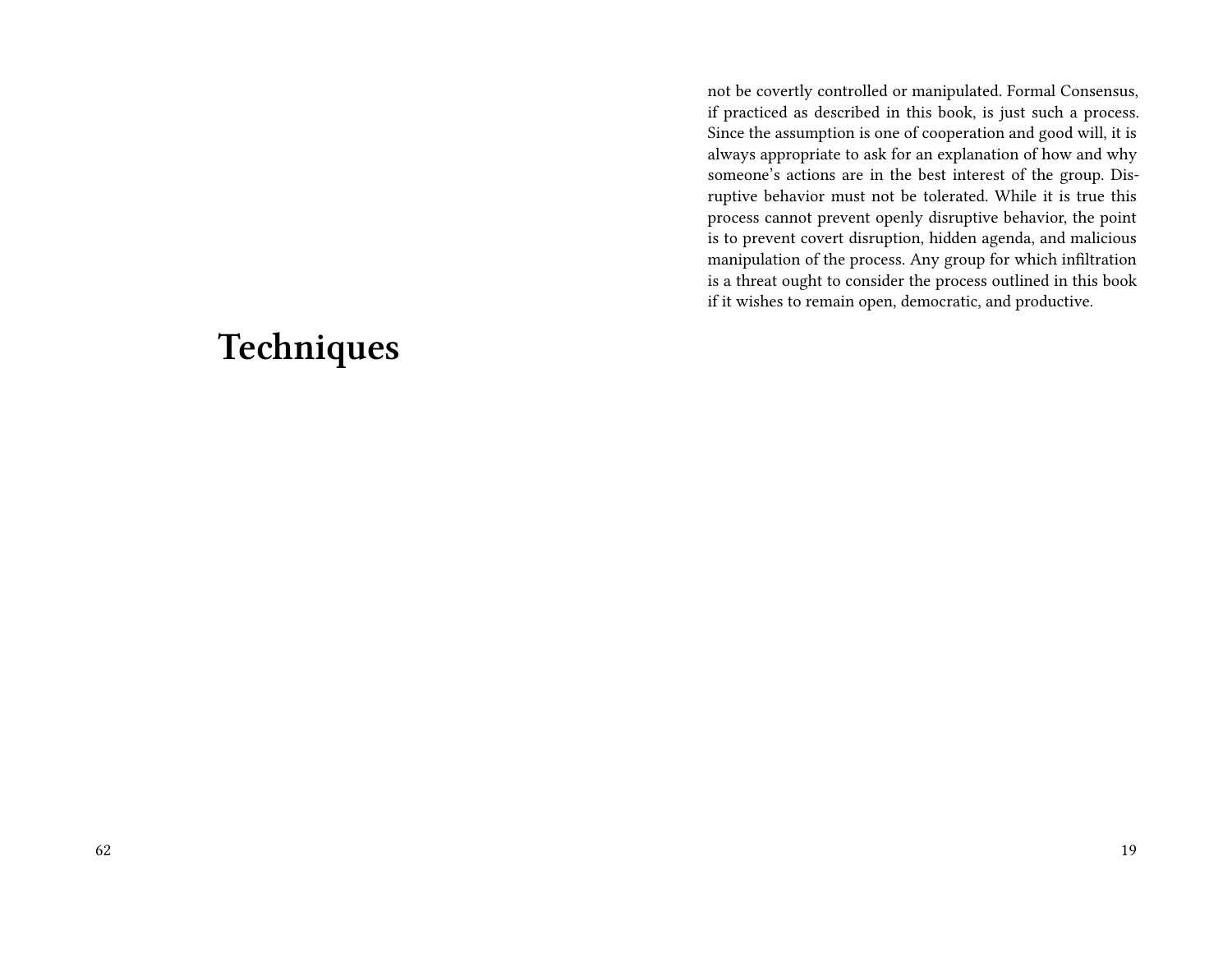# **On Decisionmaking**

are recorded accurately, and are reproduced and distributed according to the desires of the group (e.g., mailed to everyone, handed out at the next meeting, filed, etc.).

#### **Doorkeeper**

Doorkeepers are selected in advance of the meeting and need to arrive early enough to familiarize themselves with the physical layout of the space and to receive any last minute instructions from the facilitator. They need to be prepared to miss the first half hour of the meeting. Prior to the start of the meeting, the doorkeeper welcomes people, distributes any literature connected to the business of the meeting, and informs them of any pertinent information (the meeting will start fifteen minutes late, the bathrooms are not wheelchair accessible, etc.).

A doorkeeper is useful, especially if people tend to be late. When the meeting begins, they continue to be available for latecomers. They might briefly explain what has happened so far and where the meeting is currently on the agenda. The doorkeeper might suggest to the latecomers that they refrain from participating in the current agenda item and wait until the next item before participating. This avoids wasting time, repeating discussion, or addressing already resolved concerns. Of course, this is not a rigid rule. Use discretion and be respectful of the group's time.

Experience has shown this role to be far more useful than it might at first appear, so experiment with it and discover if meetings can become more pleasant and productive because of the friendship and care which is expressed through the simple act of greeting people as they arrive at the meeting.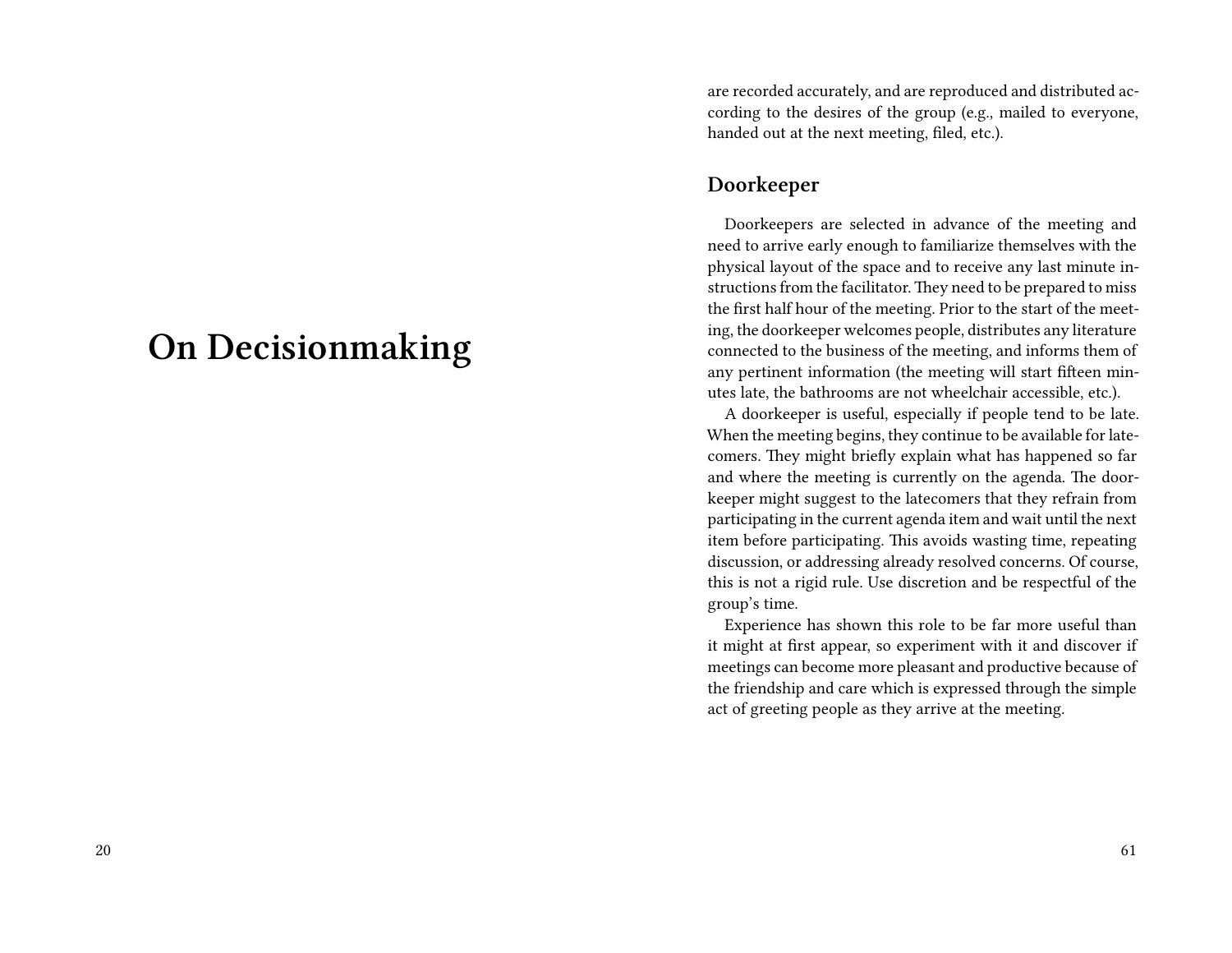ing brainstorms, reportbacks from small groups, or whenever it would help the group for all to see written information.

#### **Notetaker**

The importance of a written record of the meetings cannot be overstated. The written record, sometimes called notes or minutes, can help settle disputes of memory or verify past decisions. Accessible notes allow absent members to participate in ongoing work. Useful items to include in the notes are:

- date and attendance
	- **–** agenda
	- **–** brief notes (highlights, statistics…)
	- **–** reports
	- **–** discussion
- verbatim notes
	- **–** proposals (with revisions)
	- **–** decisions (with concerns listed)
	- **–** announcements
	- **–** next meeting time and place
	- **–** evaluation comments

After each decision is made, it is useful to have the notetaker read the notes aloud to ensure accuracy. At the end of the meeting, it is also helpful to have the notetaker present to the group a review of all decisions. In larger groups, it is often useful to have two notetakers simultaneously, because everyone, no matter how skilled, hears information and expresses it differently. Notetakers are responsible for making sure the notes

Decisions are adopted when all participants consent to the result of discussion about the original proposal. People who do not agree with a proposal are responsible for expressing their concerns. No decision is adopted until there is resolution of every concern. When concerns remain after discussion, individuals can agree to disagree by acknowledging that they have unresolved concerns, but consent to the proposal anyway and allow it to be adopted. Therefore, reaching consensus does not assume that everyone must be in complete agreement, a highly unlikely situation in a group of intelligent, creative individuals.

Consensus is becoming popular as a democratic form of decisionmaking. It is a process which requires an environment in which all contributions are valued and participation is encouraged. There are, however, few organizations which use a model of consensus which is specific, consistent, and efficient. Often, the consensus process is informal, vague, and very inconsistent. This happens when the consensus process is not based upon a solid foundation and the structure is unknown or nonexistent. To develop a more formal type of consensus process, any organization must define the commonly held principles which form the foundation of the group's work and intentionally choose the type of structure within which the process is built.

This book contains the building materials for just such a process. Included is a description of the principles from which a foundation is created, the flowchart and levels of structure which are the frame for the process, and the other materials needed for designing a variety of processes which can be customized to fit the needs of the organization.

#### **The Structure of Formal Consensus**

Many groups regularly use diverse discussion techniques learned from practitioners in the field of conflict resolution. Although this book does include several techniques, the book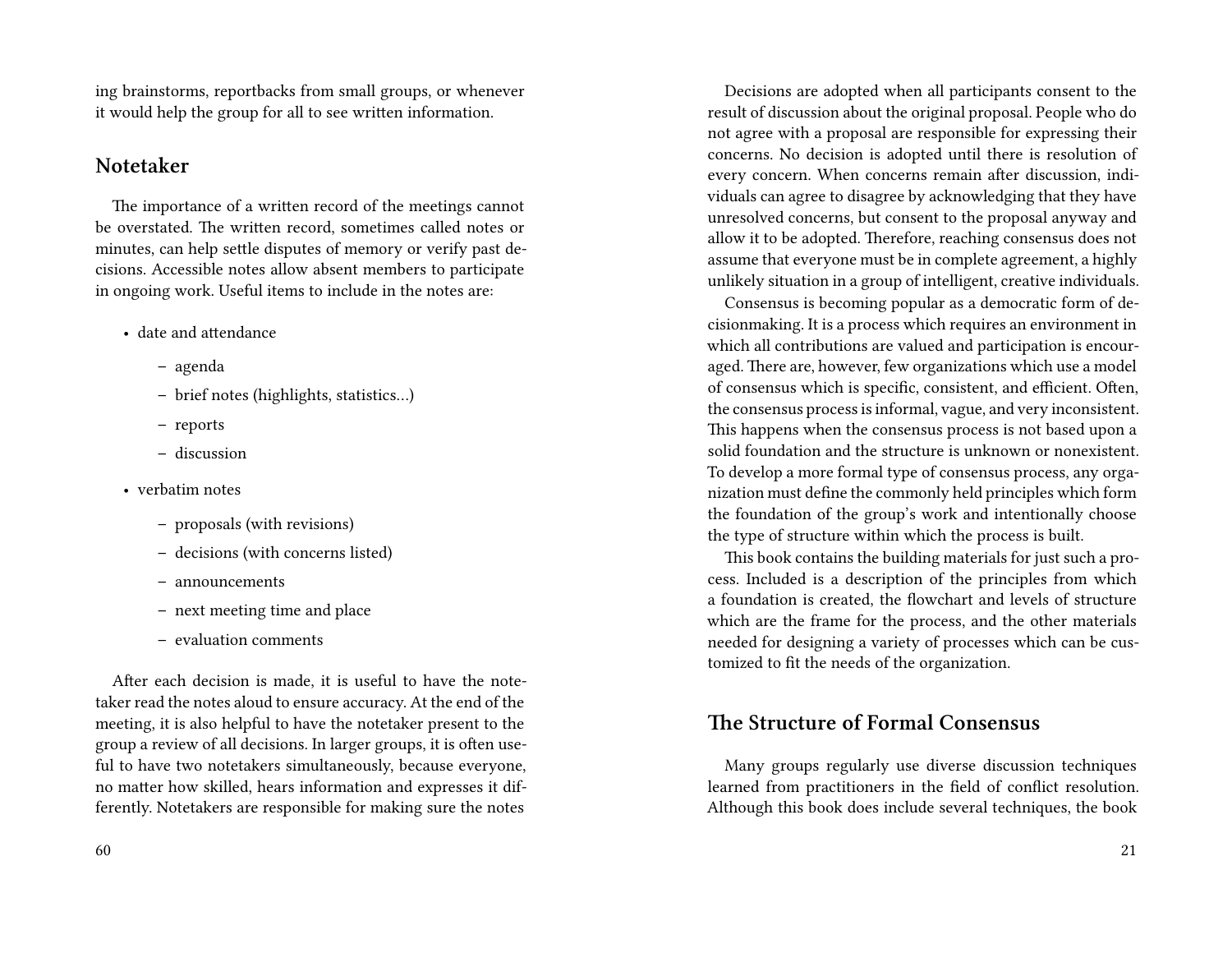is about a *structure* called Formal Consensus. This structure creates a separation between the *identification* and the *resolution* of concerns. Perhaps, if everybody in the group has no trouble saying what they think, they won't need this structure. This predictable structure provides opportunities to those who don't feel empowered to participate.

Formal Consensus is presented in levels or cycles. In the first level, the idea is to allow everyone to express their perspective, including concerns, but group time is not spent on resolving problems. In the second level the group focuses its attention on identifying concerns, still not resolving them. This requires discipline. Reactive comments, even funny ones, and resolutions, even good ones, can suppress the creative ideas of others. Not until the third level does the structure allow for exploring resolutions.

Each level has a different scope and focus. At the first level, the scope is broad, allowing the discussion to consider the philosophical and political implications as well as the general merits and drawbacks and other relevant information. The only focus is on the proposal as a whole. Some decisions can be reached after discussion at the first level. At the second level, the scope of the discussion is limited to the concerns. They are identified and publicly listed, which enables everyone to get an overall picture of the concerns. The focus of attention is on identifying the body of concerns and grouping similar ones. At the third level, the scope is very narrow.The focus of discussion is limited to a single unresolved concern until it is resolved.

#### **The Flow of the Formal Consensus Process**

In an ideal situation, every proposal would be submitted in writing and briefly introduced the first time it appears on the agenda. At the next meeting, after everyone has had enough time to read it and carefully consider any concerns, the discusgood faith. Assume the concern is in the best interest of the group. While they are doing this, everyone else might take a short break, or continue with other agenda items. When they return, the meeting (after completing the current agenda item) hears from the advocate. The intent here is the presentation of the concern by the advocate rather than the upset person so the other group members might hear it without the emotional charge. This procedure is a last resort, to be used only when emotions are out of control and the person feels unable to successfully express an idea.

#### **Timekeeper**

The role of timekeeper is very useful in almost all meetings. One is selected at the beginning of the meeting to assist the facilitator in keeping within the time limits set in the agenda contract. The skill in keeping time is the prevention of an unnecessary time pressure which might interfere with the process. This can be accomplished by keeping everyone aware of the status of time remaining during the discussion. Be sure to give ample warning towards the end of the time limit so the group can start to bring the discussion to a close or decide to rearrange the agenda to allow more time for the current topic. There is nothing inherently wrong with going over time as long as everyone consents.

#### **Public Scribe**

The role of public scribe is simply the writing, on paper or blackboard, of information for the whole group to see. This person primarily assists the facilitator by taking a task which might otherwise distract the facilitator and interfere with the overall flow of the meeting. This role is particularly useful dur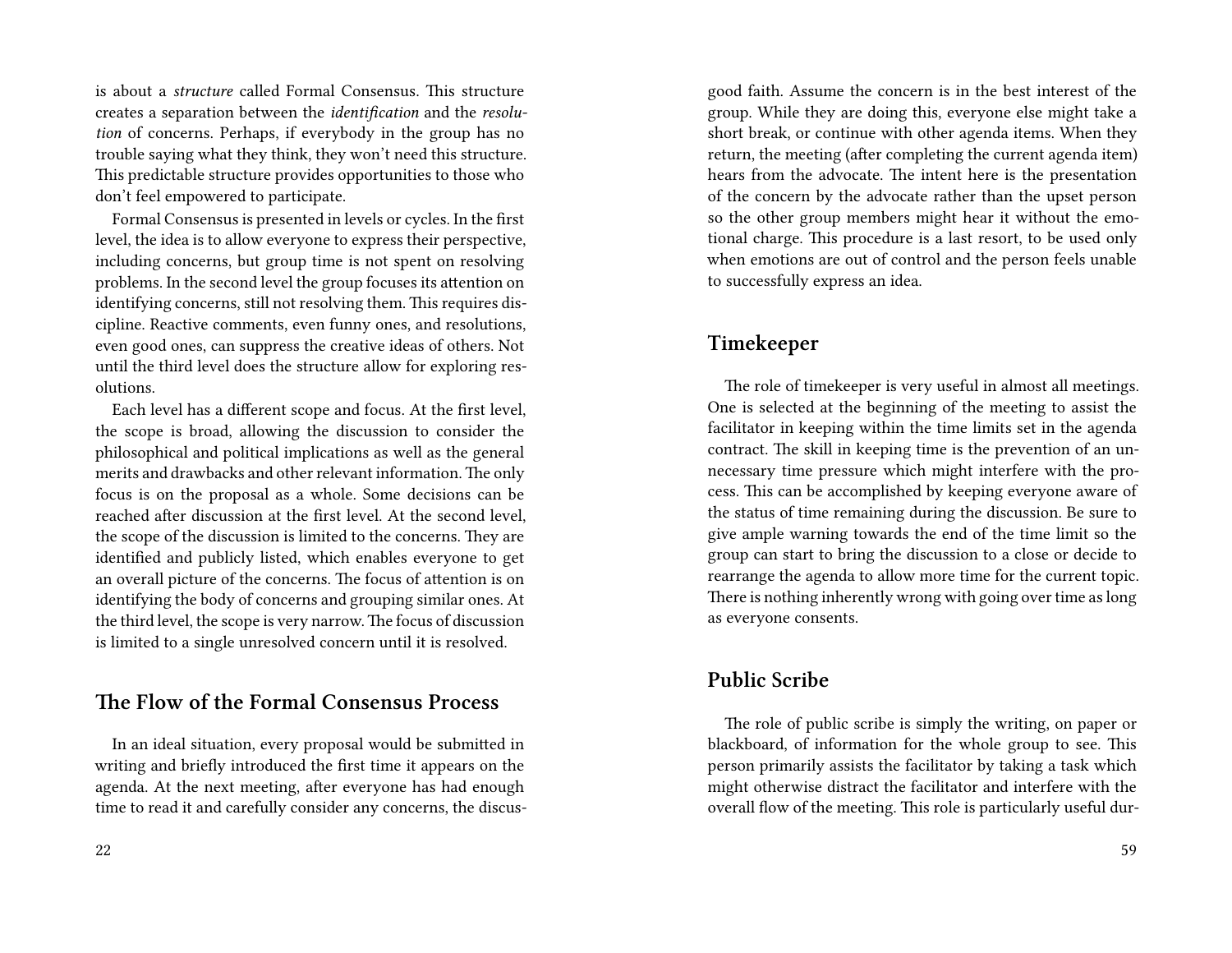person who is willing to remain somewhat aloof and is not personally invested in the content of the discussion would be a good candidate for peacekeeper. This person is selected without discussion by all present at the beginning of the meeting. If no one wants this role, or if no one can be selected without objection, proceed without one, recognizing that the facilitator's job will most likely be more difficult.

This task entails paying attention to the overall mood or tone of the meeting. When tensions increase dramatically and angers flare out of control, the peacekeeper interrupts briefly to remind the group of its common goals and commitment to cooperation. The most common way to accomplish this is a call for a few moments of silence.

The peacekeeper is the only person with prior permission to interrupt a speaker or speak without first being recognized by the facilitator. Also, it is important to note that the peacekeeper's comments are always directed at the whole group, never at one individual or small group within the larger group. Keep comments short and to the point.

The peacekeeper may always, of course, point out when the group did something well. People always like to be acknowledged for positive behavior.

#### **Advocate**

Like the peacekeeper, advocates are selected without discussion at the beginning of the meeting. If, because of strong emotions, someone is unable to be understood, the advocate is called upon to help. The advocate would interrupt the meeting, and invite the individual to literally step outside the meeting for some one-on-one discussion. An upset person can talk to someone with whom they feel comfortable. This often helps them make clear what the concern is and how it relates to the best interest of the group. Assume the individual is acting in

sion would begin in earnest. Often, it would not be until the third meeting that a decision is made. Of course, this depends upon how many proposals are on the table and the urgency of the decision.

#### **Clarify the Process**

The facilitator introduces the person presenting the proposal and gives a short update on any previous action on it. It is very important for the facilitator to explain the process which brought this proposal to the meeting, and to describe the process that will be followed to move the group through the proposal to consensus. It is the facilitator's job to make sure that every participant clearly understands the structure and the discussion techniques being employed while the meeting is in progress.

#### **Present Proposal or Issue**

When possible and appropriate, proposals ought to be prepared in writing and distributed well in advance of the meeting in which a decision is required. This encourages prior discussion and consideration, helps the presenter anticipate concerns, minimizes surprises, and involves everyone in creating the proposal. (If the necessary groundwork has not been done, the wisest choice might be to send the proposal to committee. Proposal writing is difficult to accomplish in a large group. The committee would develop the proposal for consideration at a later time.) The presenter reads the written proposal aloud, provides background information, and states clearly its benefits and reasons for adoption, including addressing any existing concerns.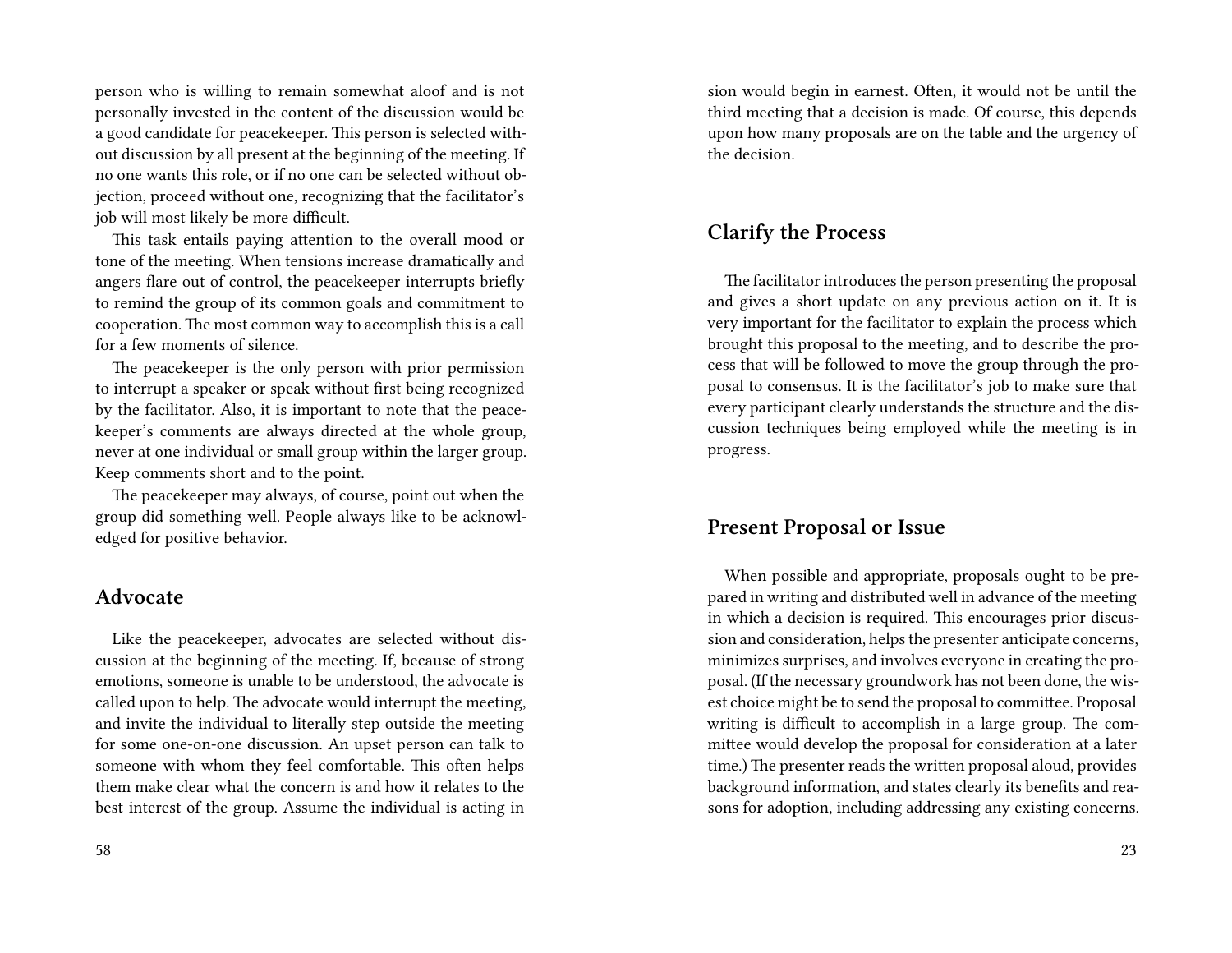#### **Questions Which Clarify the Presentation**

Questions are strictly limited by the facilitator to those which seek greater comprehension of the proposal as presented. Everyone deserves the opportunity to fully understand what is being asked of the group before discussion begins. This is not a time for comments or concerns. If there are only a few questions, they can be answered one at a time by the person presenting the proposal. If there are many, a useful technique is hearing all the questions first, then answering them together. After answering all clarifying questions, the group begins discussion.

items getting more time than items which can wait until the next meeting, etc. Also, review the suggested presenters and time limits. If anything seems inappropriate or unreasonable, adjustments may be made. Once the whole agenda has been reviewed and consented to, the agenda becomes a contract. The facilitator is obligated to follow the order and time limits. This encourages members to be on time to meetings.

#### **Good Will**

Always try to assume good will. Assume every statement and action is sincerely intended to benefit the group. Assume that each member understands the group's purpose and accepts the agenda as a contract.

Often, when we project our feelings and expectations onto others, we influence their actions. If we treat others as though they are trying to get attention, disrupt meetings, or pick fights, they will often fulfill our expectations. A resolution to conflict is more likely to occur if we act as though there will be one.This is especially true if someone is intentionally trying to cause trouble or who is emotionally unhealthy. Do not attack the person, but rather, assume good will and ask the person to explain to the group how that person's statements or actions are in the best interest of the group. It is also helpful to remember to separate the actor from the action. While the behavior may be unacceptable, the person is not *bad*. Avoid accusing the person of *being* the way they behave. Remember, no one has *the* answer. The group's work is the search for the best and most creative process, one which fosters a mutually satisfying resolution to any concern which may arise.

## **Peacekeeper**

The role of peacekeeper is most useful in large groups or when very touchy, controversial topics are being discussed. A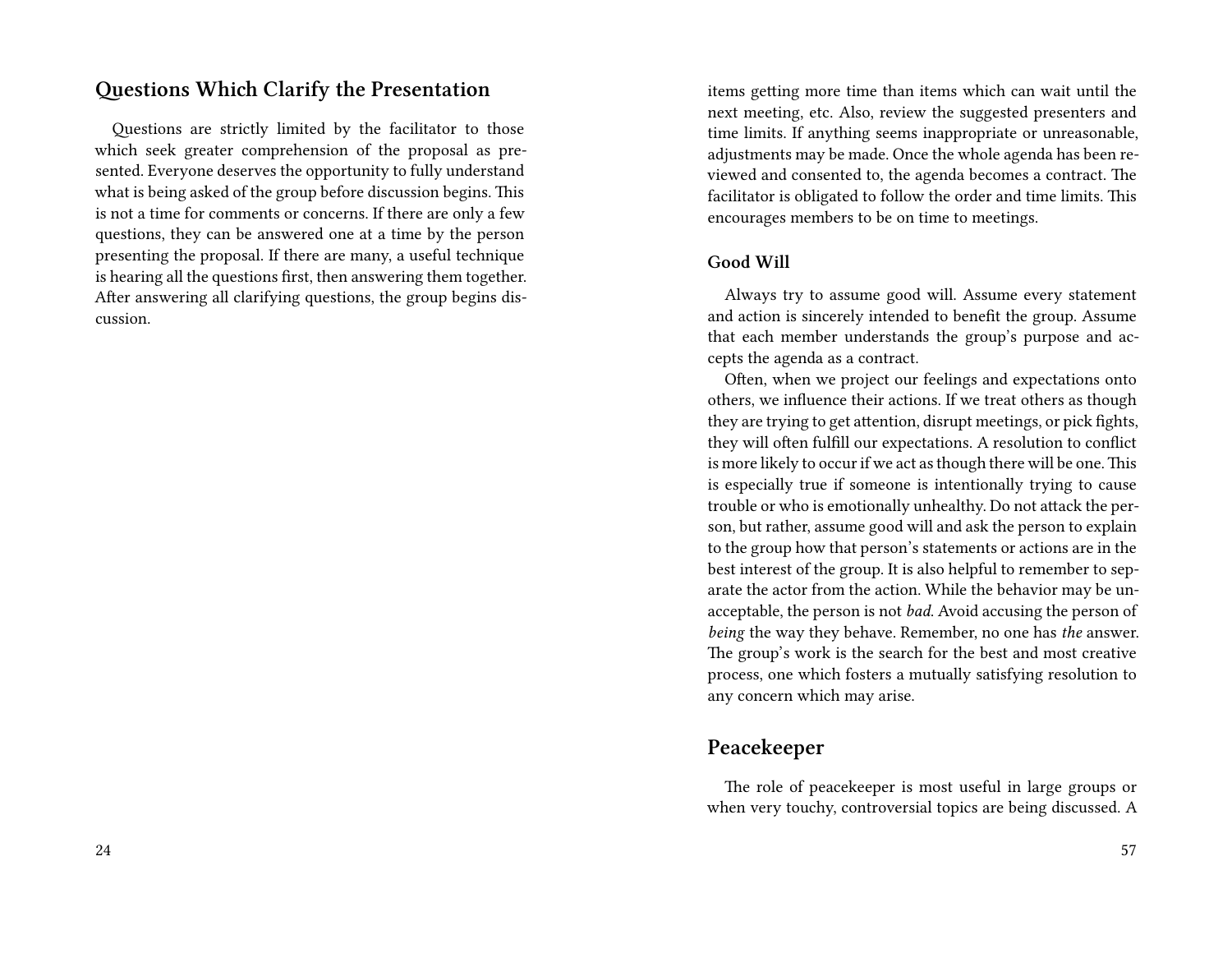response to a given situation. Also, it is not appropriate for the facilitator to give a particular point of view or dominate the discussion. This does not build trust, especially in those who do not agree with the facilitator.

#### **Clarity of Process**

The facilitator is responsible for leading the meeting openly so that everyone present is aware of the process and how to participate. This means it is important to constantly review what just happened, what is about to happen, and how it will happen. Every time a new discussion technique is introduced, explain how it will work and what is to be accomplished. This is both educational and helps new members participate more fully.

#### **Agenda Contract**

The facilitator is responsible for honoring the agenda contract.The facilitator keeps the questions and discussion focused on the agenda item. Be gentle, but firm, because fairness dictates that each agenda item gets only the time allotted. The agenda contract is made when the agenda is reviewed and accepted. This agreement includes the items on the agenda, the order in which they are considered, and the time allotted to each. Unless the whole group agrees to change the agenda, the facilitator is obligated to keep the contract. The decision to change the agenda must be a consensus, with little or no discussion.

At the beginning of the meeting, the agenda is presented to the whole group and reviewed, item by item. Any member can add an item if it has been omitted. While every agenda suggestion must be included in the agenda, it does not necessarily get as much time as the presenter wants. Time ought to be divided fairly, with individuals recognizing the fairness of old items generally getting more time than new items and urgent

# **Level One: Broad Open Discussion**

## **General Discussion**

Discussion at this level ought to be the broadest in scope. Try to encourage comments which take the whole proposal into account; i.e., why it is a good idea, or general problems which need to be addressed. Discussion at this level often has a philosophical or principled tone, purposely addressing how this proposal might affect the group in the long run or what kind of precedent it might create, etc. It helps every proposal to be discussed in this way, before the group engages in resolving particular concerns. Do not allow one concern to become the focus of the discussion. When particular concerns are raised, make note of them but encourage the discussion to move back to the proposal as a whole. Encourage the creative interplay of comments and ideas. Allow for the addition of any relevant factual information. For those who might at first feel opposed to the proposal, this discussion is consideration of why it might be good for the group in the broadest sense. Their initial concerns might, in fact, be of general concern to the whole group. And, for those who initially support the proposal, this is a time to think about the proposal broadly and some of the general problems. If there seems to be general approval of the proposal, the facilitator, or someone recognized to speak, can request a call for consensus.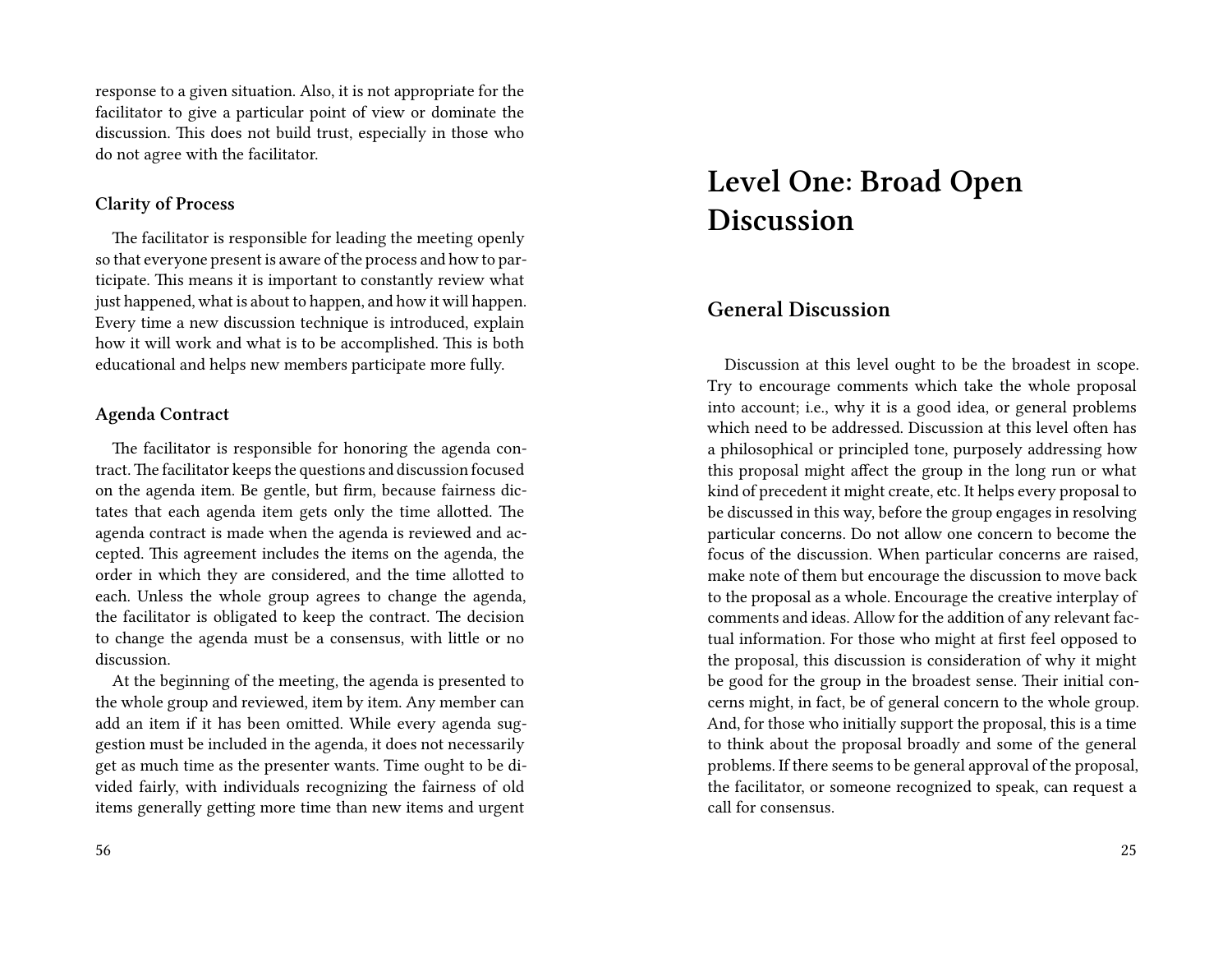## **Call for Consensus**

The facilitator asks, "Are there any unresolved concerns?" or "Are there any concerns remaining?" After a period of silence, if no additional concerns are raised, the facilitator declares that consensus is reached and the proposal is read for the record. The length of silence ought to be directly related to the degree of difficulty in reaching consensus; an easy decision requires a short silence, a difficult decision requires a longer silence. This encourages everyone to be at peace in accepting the consensus before moving on to other business. At this point, the facilitator assigns task responsibilities or sends the decision to a committee for implementation. It is important to note that the question is not "Is there consensus?" or "Does everyone agree?". These questions do not encourage an environment in which all concerns can be expressed. If some people have a concern, but are shy or intimidated by a strong showing of support for a proposal, the question "Are there any unresolved concerns?" speaks directly to them and provides an opportunity for them to speak. Any concerns for which someone stands aside are listed with the proposal and become a part of it.

so that it flows smoothly. Rotating facilitation from meeting to meeting shares important skills among the members. If everyone has firsthand knowledge about facilitation, it will help the flow of all meetings. Co-facilitation, or having two (or more) people facilitate a meeting, is recommended. Having a woman and a man share the responsibilities encourages a more balanced meeting. Also, an inexperienced facilitator may apprentice with a more experienced one. Try to use a variety of techniques throughout the meeting. And remember, a little bit of humor can go a long way in easing tension during a long, difficult meeting.

## **Good facilitation is based upon the following principles:**

#### **Non-Directive Leadership**

Facilitators accept responsibility for moving through the agenda in the allotted time, guiding the process, and suggesting alternate or additional techniques. In this sense, they do lead the group. However, they do not give their personal opinions nor do they attempt to direct the content of the discussion. If they want to participate, *they must clearly relinquish the role* and speak as an individual. During a meeting, individuals are responsible for expressing their own concerns and thoughts. Facilitators, on the other hand, are responsible for addressing the needs of the group. They need to be aware of the group dynamics and constantly evaluate whether the discussion is flowing well. There may be a need for a change in the discussion technique. They need to be diligent about the fair distribution of attention, being sure to limit those who are speaking often and offering opportunities to those who are not speaking much or at all. It follows that one person cannot simultaneously give attention to the needs of the group and think about a personal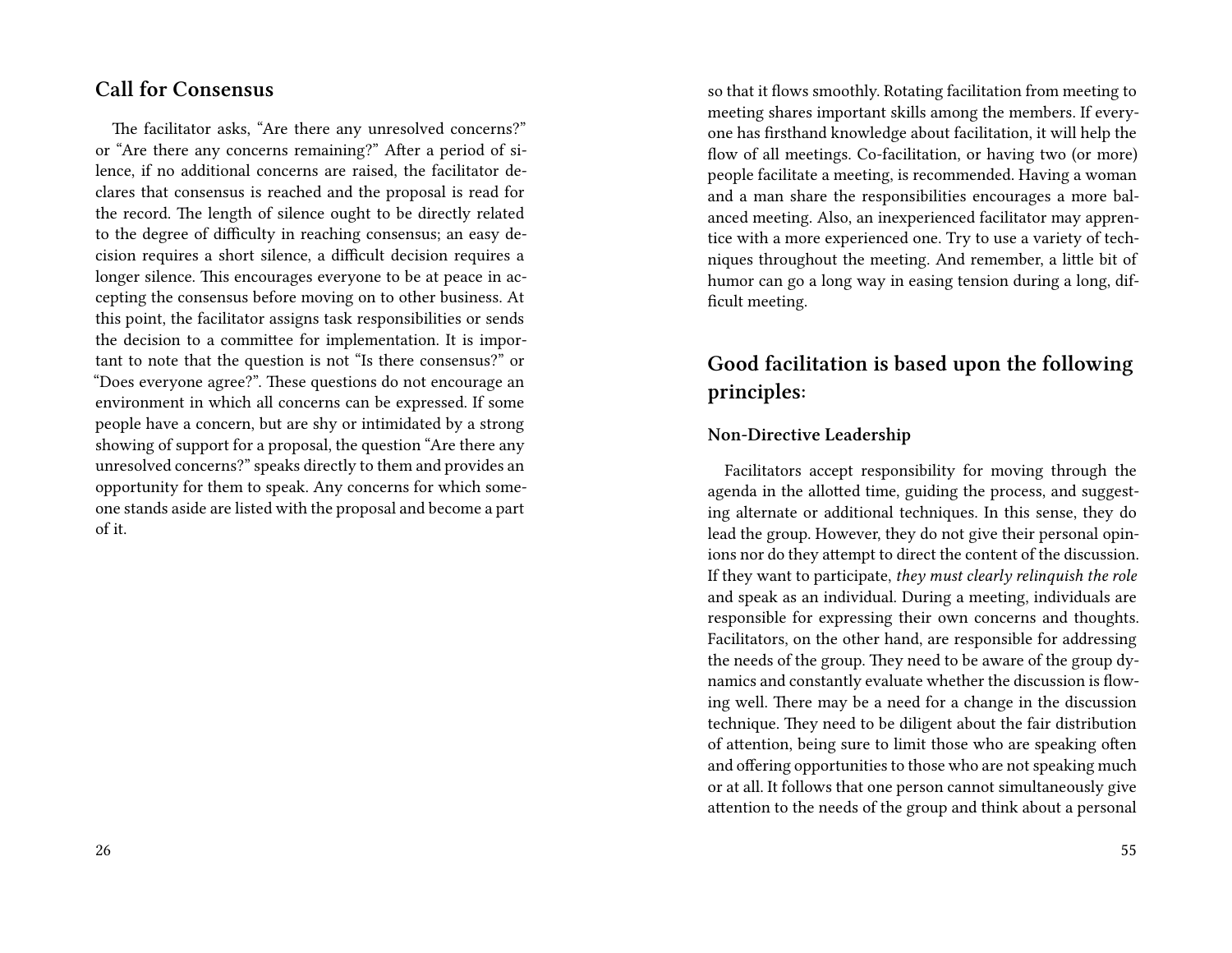## **Standard Agenda**

| Agenda Item          | Presenter   | Time             |
|----------------------|-------------|------------------|
| <b>INTRODUCTION</b>  | Facilitator | 5 min            |
| AGENDA<br>$RE-$      | Facilitator | $5 \text{ min}$  |
| <b>VIEW</b>          |             |                  |
| <b>REVIEW NOTES</b>  | Notetaker   | $5 \text{ min}$  |
| <b>REPORTS</b>       |             | 20 min           |
| Previous activi-     |             |                  |
| ties                 |             |                  |
| Standing commit-     |             |                  |
| tees                 |             |                  |
| <b>PROPOSALS</b>     |             | $15 \text{ min}$ |
| Old business         |             |                  |
| Break                |             | $5 \text{ min}$  |
| <b>REPORTS</b>       |             | $10 \text{ min}$ |
| Informational        |             |                  |
| Proposals            |             | <b>30 min</b>    |
| New business         |             |                  |
| <b>ANNOUNCEMENTS</b> |             | 5 min            |
| Pass hat             |             |                  |
| Next meeting         |             |                  |
| REVIEW DECI-         | Notetaker   | $5 \text{ min}$  |
| <b>SIONS</b>         |             |                  |
| <b>EVALUATION</b>    |             | $10 \text{ min}$ |
| <b>CLOSING</b>       | Facilitator | 5 min            |
| TOTAL                |             | 2 hours          |

#### **Facilitator**

The word facilitate means to make easy. A facilitator conducts group business and guides the Formal Consensus process

# **Level Two: Identify Concerns**

## **List All Concerns**

At the beginning of the next level, a discussion technique called brainstorming (see page 55) is used so that concerns can be identified and written down publicly by the scribe and for the record by the notetaker. Be sure the scribe is as accurate as possible by checking with the person who voiced the concern before moving on. This is not a time to attempt to resolve concerns or determine their validity. That would stifle free expression of concerns. At this point, only concerns are to be expressed, reasonable or unreasonable, well thought out or vague feelings. The facilitator wants to interrupt any comments which attempt to defend the proposal, resolve the concerns, judge the value of the concerns, or in any way deny or dismiss another's feelings of doubt or concern. Sometimes simply allowing a concern to be expressed and written down helps resolve it. After all concerns have been listed, allow the group a moment to reflect on them as a whole.

## **Group Related Concerns**

At this point, the focus is on identifying patterns and relationships between concerns. This short exercise must not be allowed to focus upon or resolve any particular concern.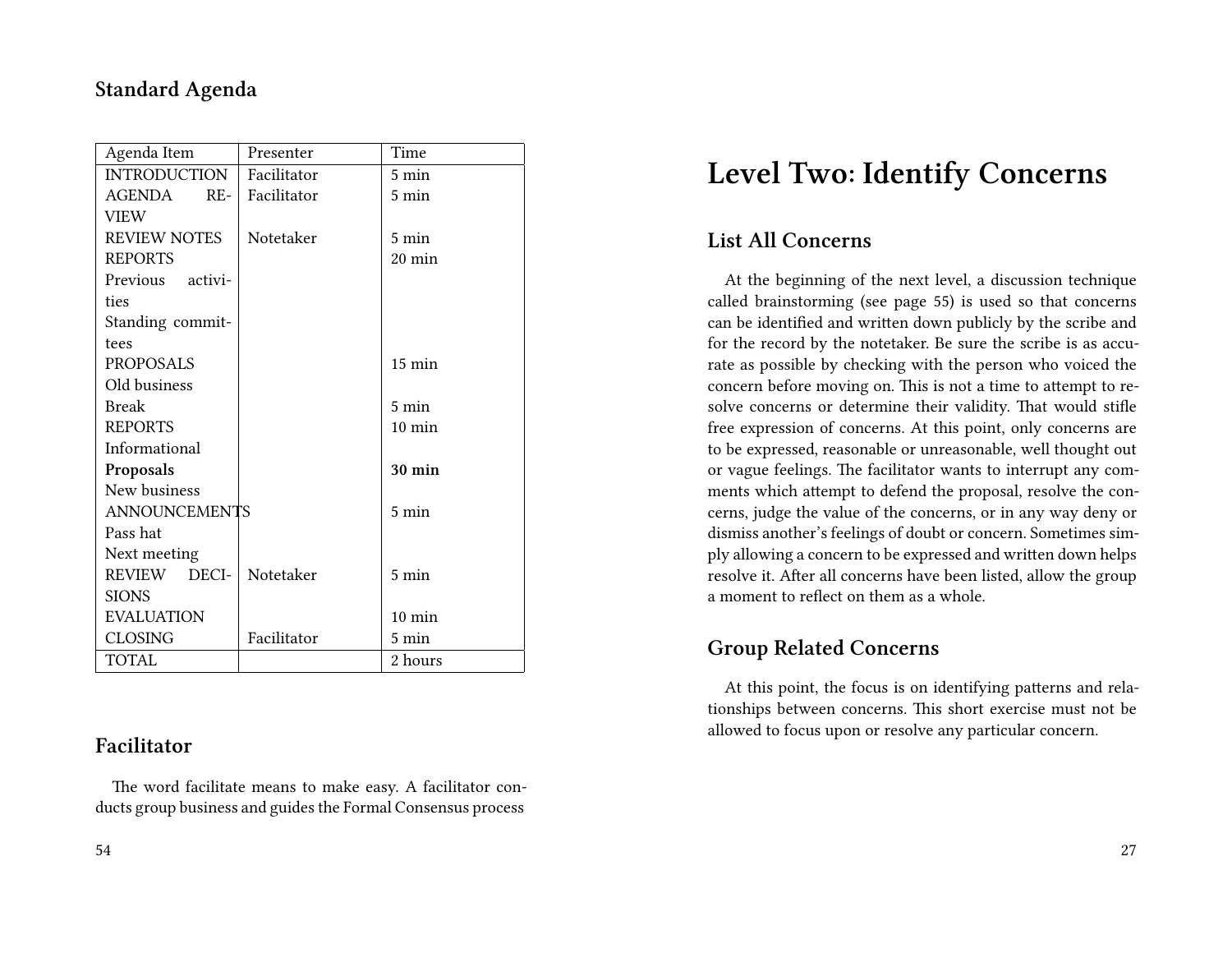#### • be flexible

# **Level Three: Resolve Concerns**

#### **Resolve Groups of Related Concerns**

Often, related concerns can be resolved as a group.

#### **Call for Consensus**

If most of the concerns seem to have been resolved, call for consensus in the manner described earlier. If some concerns have not been resolved at this time, then a more focused discussion is needed.

#### **Restate Remaining Concerns (One at a Time)**

Return to the list. The facilitator checks each one with the group and removes ones which have been resolved or are, for any reason, no longer of concern. Each remaining concern is restated clearly and concisely and addressed one at a time. Sometimes new concerns are raised which need to be added to the list. However, every individual is responsible for honestly expressing concerns as they think of them. It is not appropriate to hold back a concern and spring it upon the group late in the process. This undermines trust and limits the group's ability to adequately discuss the concern in its relation to other concerns.

Usually, each item already has a presenter. If not, assign one. Generally, it is not wise for facilitators to present reports or proposals. However, it is convenient for facilitators to present some of the standard agenda items.

For complex or especially controversial items, the agenda planners could suggest various options for group discussion techniques. This may be helpful to the facilitator.

Next, assign time limits for each item. It is important to be realistic, being careful to give each item enough time to be fully addressed without being unfair to other items. Generally, it is not desirable to propose an agenda which exceeds the desired overall meeting time limit.

The last task is the writing of the proposed agenda so all can see it and refer to it during the meeting. Each item is listed in order, along with its presenter and time limit.

The following agenda is an example of how an agenda is structured and what information is included in it. It shows the standard agenda items, the presenters, the time limits and the order in which they will be considered. It also shows one way in which reports and proposals can be presented, but each group can structure this part of the meeting in whatever way suits its needs. This model does not show the choices of techniques for group discussion which the agenda planners might have considered.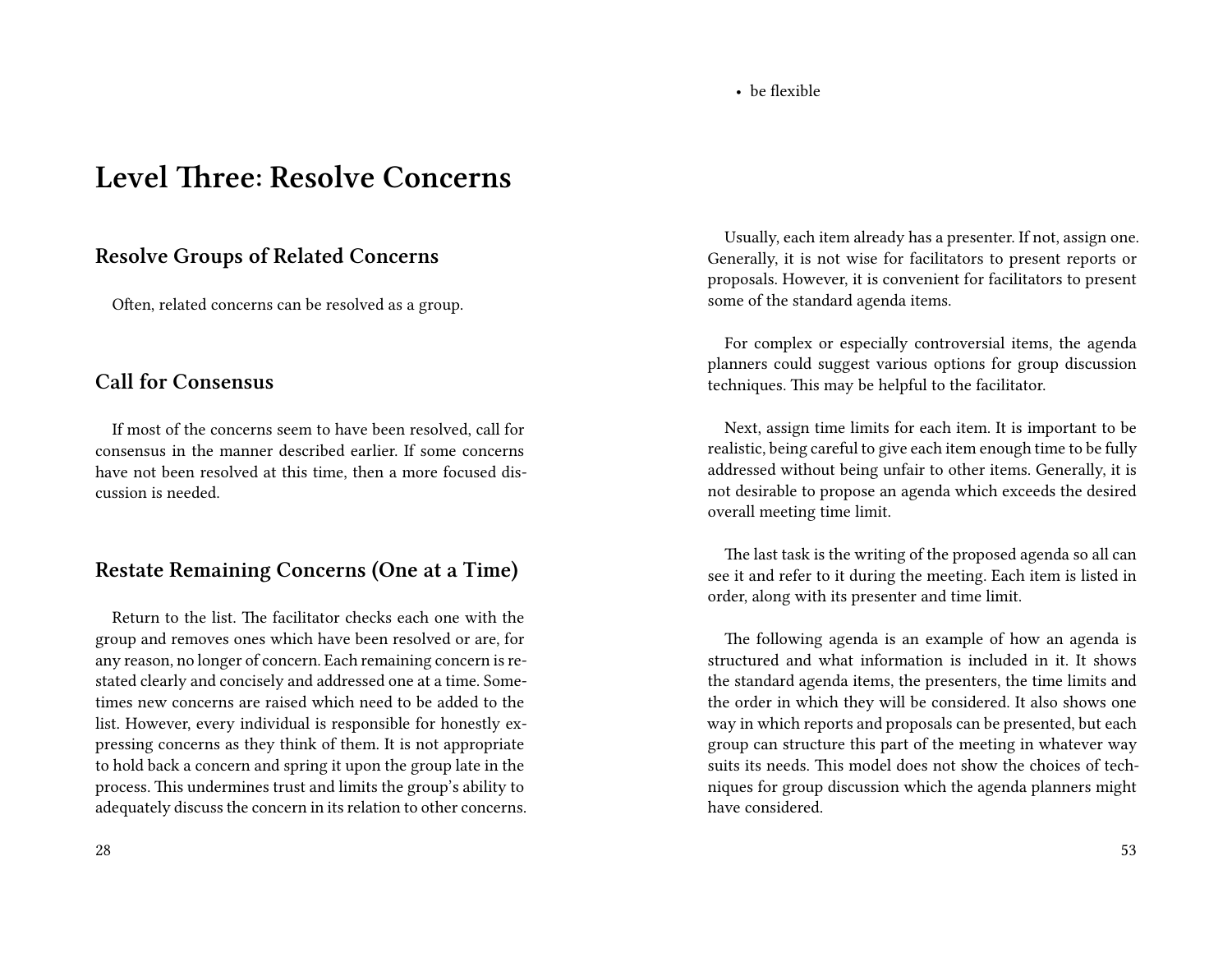- reports or proposals from committees
- business from the last meeting
- standard agenda items, including:
	- **–** introduction
	- **–** agenda review
	- **–** review notes
	- **–** break
	- **–** announcements
	- **–** decision review
	- **–** evaluation

Once all the agenda items have been collected, they are listed in an order which seems efficient and appropriate. Planners need to be cautious that items at the top of the agenda tend to use more than their share of time, thereby limiting the time available for the rest. Each group has different needs. Some groups work best taking care of business first, then addressing the difficult items. Other groups might find it useful to take on the most difficult work first and strictly limit the time or let it take all it needs. The following are recommendations for keeping the focus of attention on the agenda:

- alternate long and short, heavy and light items
- place reports before their related proposals
- take care of old business before addressing new items
- consider placing items which might generate a sense of accomplishment early in the meeting
- alternate presenters

#### **Questions Which Clarify the Concern**

The facilitator asks for any questions or comments which would further clarify the concern so everyone clearly understands it *before* discussion starts.

## **Discussion Limited to Resolving One Concern**

Use as many creative group discussion techniques as needed to facilitate a resolution for each concern. Keep the discussion focused upon the particular concern until every suggestion has been offered. If no new ideas are coming forward and the concern cannot be resolved, or if the time allotted for this item has been entirely used, move to one of the closing options described below.

#### **Call for Consensus**

Repeat this process until all concerns have been resolved. At this point, the group should be at consensus, but it would be appropriate to call for consensus anyway just to be sure no concern has been overlooked.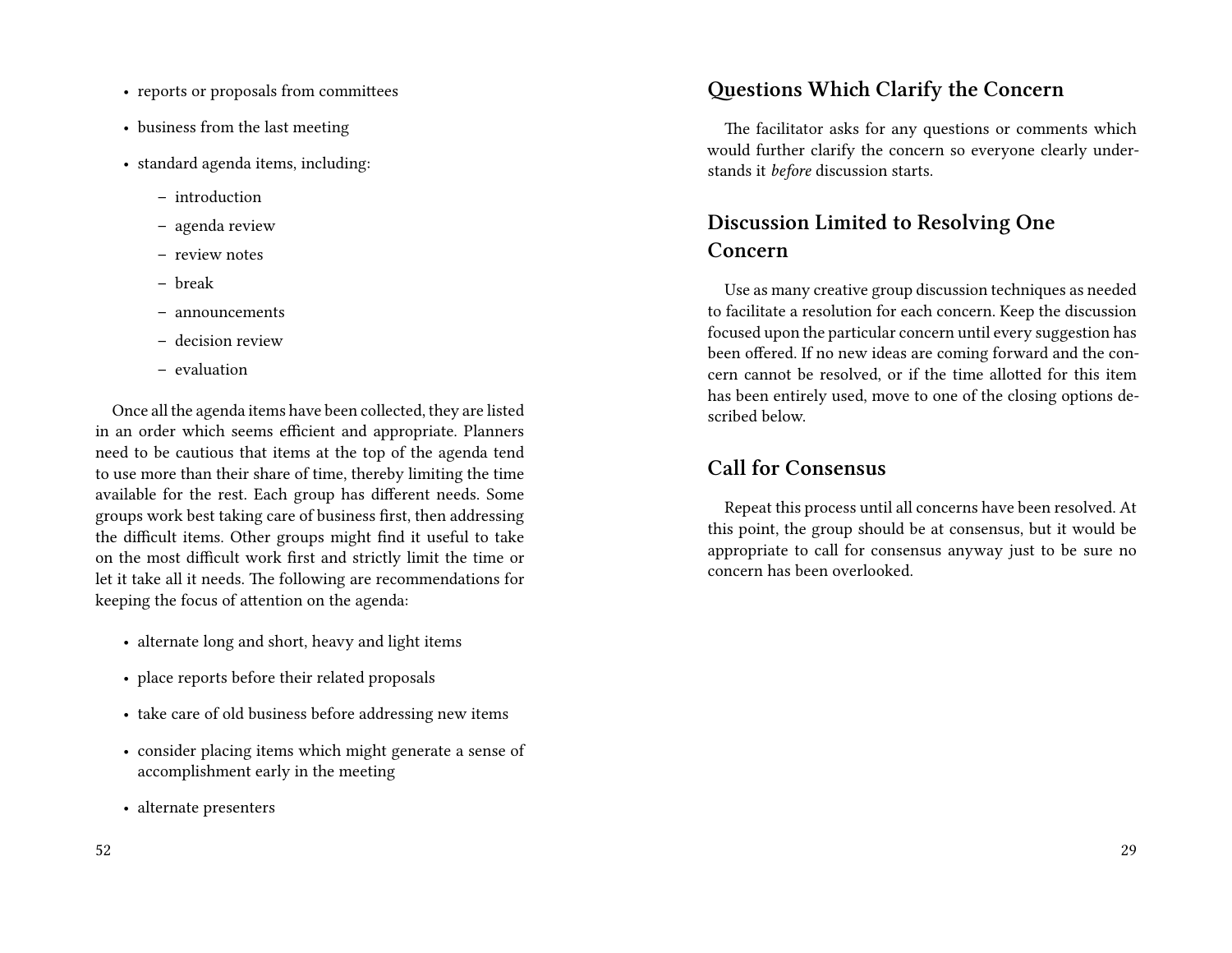# **Closing Options**

## **Send to Committee**

If a decision on the proposal can wait until the whole group meets again, then send the proposal to a committee which can clarify the concerns and bring new, creative resolutions for consideration by the group. It is a good idea to include on the committee representatives of all the major concerns, as well as those most supportive of the proposal so they can work out solutions in a less formal setting. Sometimes, if the decision is needed before the next meeting, a smaller group can be empowered to make the decision for the larger group, but again, this committee should include all points of view. Choose this option only if it is absolutely necessary and the whole group consents.

## **Stand Aside (Decision Adopted with Unresolved Concerns Listed)**

When a concern has been fully discussed and cannot be resolved, it is appropriate for the facilitator to ask those persons with this concern if they are willing to stand aside; that is, acknowledge that the concern still exists, but allow the proposal to be adopted. It is very important for the whole group to understand that this unresolved concern is then written down with the proposal in the record and, in essence, becomes a part of the decision. This concern can be raised again and deserves more discussion time as it has not yet been resolved. In contrast, a

A role is a function of process, not content. Roles are used during a meeting according to the needs of the situation. Not all roles are useful at every meeting, nor does each role have to be filled by a separate person. Formal Consensus functions more smoothly if the person filling a role has some experience, therefore is desirable to rotate roles. Furthermore, one who has experienced a role is more likely to be supportive of whomever currently has that role. Experience in each role also encourages confidence and participation. It is best, therefore, for the group to encourage everyone to experience each role.

## **Agenda Planners**

A well planned agenda is an important tool for a smooth meeting, although it does not guarantee it. Experience has shown that there is a definite improvement in the flow and pace of a meeting if several people get together prior to the start of the meeting and propose an agenda. In smaller groups, the facilitator often proposes an agenda. The agenda planning committee has six tasks:

- collect agenda items
- arrange them
- assign presenters
- brainstorm discussion techniques
- assign time limits
- write up the proposed agenda

There are at least four sources of agenda items:

• suggestions from members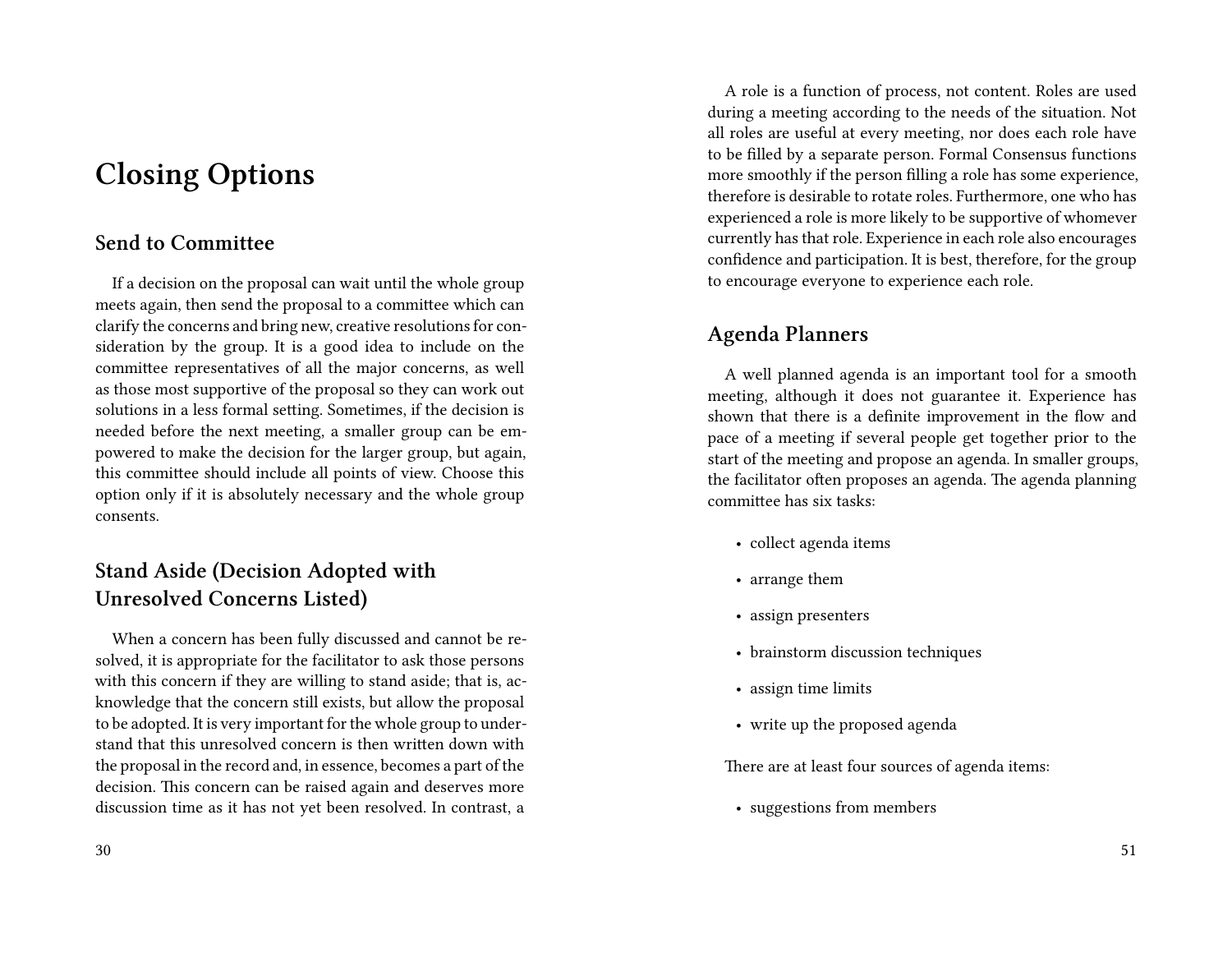# **Roles**

concern which has been resolved in past discussion does not deserve additional discussion, unless something new has developed. Filibustering is not appropriate in Formal Consensus.

### **Declare Block**

After having spent the allotted agenda time moving through the three levels of discussion trying to achieve consensus and concerns remain which are unresolved, the facilitator is obligated to declare that consensus cannot be reached at this meeting, that the proposal is blocked, and move on to the next agenda item. The Rules of Formal Consensus The guidelines and techniques in this book are flexible and meant to be modified. Some of the guidelines, however, seem almost always to be true. These are the Rules of Formal Consensus: 1. Once a decision has been adopted by consensus, it cannot be changed without reaching a new consensus. If a new consensus cannot be reached, the old decision stands. 2. In general, only one person has permission to speak at any moment. The person with permission to speak is determined by the group discussion technique in use and/or the facilitator. (The role of Peacekeeper is exempt from this rule.) 3. All structural decisions (i.e., which roles to use, who fills each role, and which facilitation technique and/or group discussion technique to use) are adopted by consensus without debate. Any objection automatically causes a new selection to be made. If a role cannot be filled without objection, the group proceeds without that role being filled. If much time is spent trying to fill roles or find acceptable techniques, then the group needs a discussion about the unity of purpose of this group and why it is having this problem, a discussion which must be put on the agenda for the next meeting, if not held immediately.4. All content decisions (i.e., the agenda contract, committee reports, proposals, etc.) are adopted by consensus after discussion. Every content deci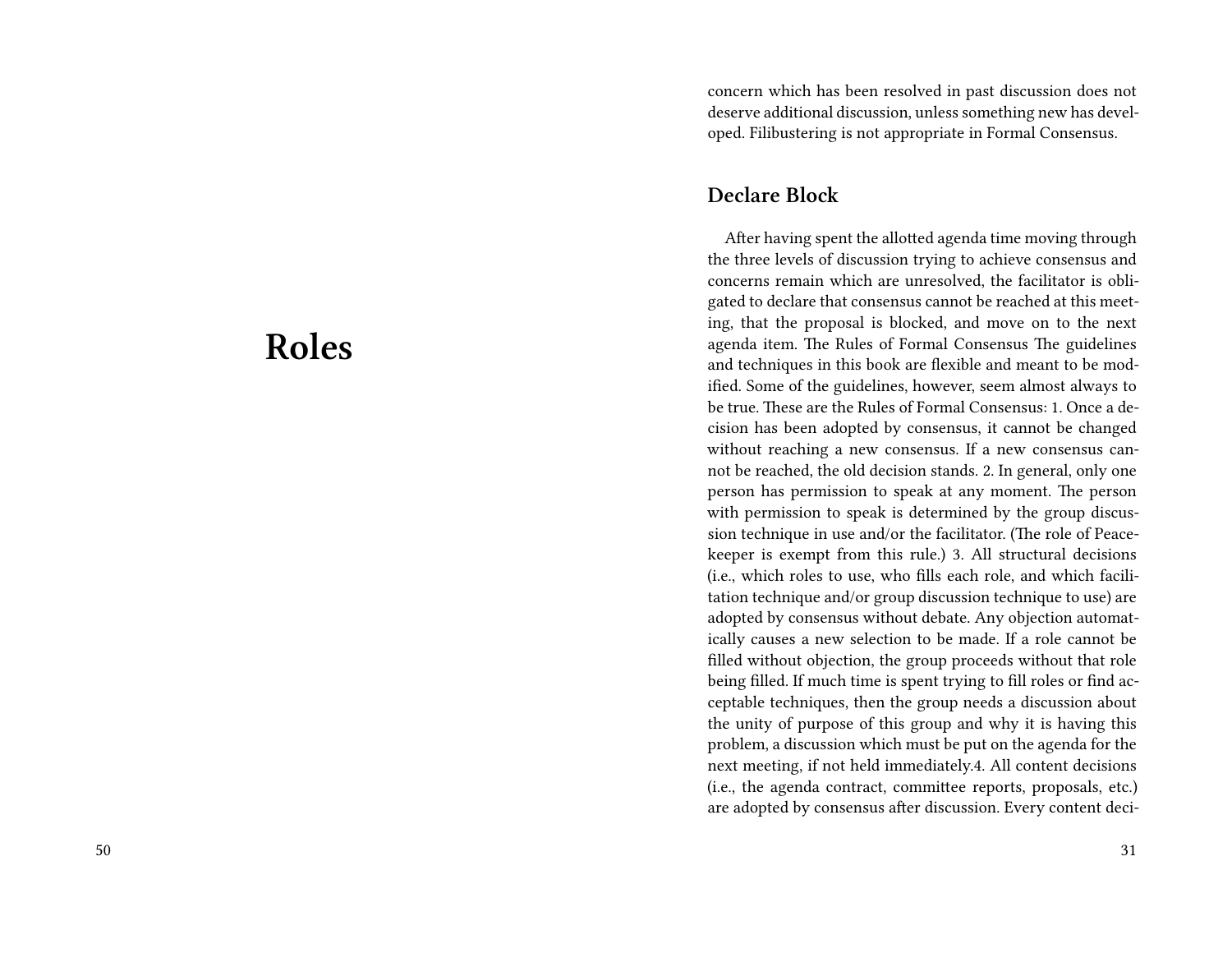sion must be openly discussed before it can be tested for consensus. 5. A concern must be based upon the principles of the group to justify a block to consensus. 6. Every meeting which uses Formal Consensus must have an evaluation.

- What expectations did you have at the beginning and to what degree were they met? How did they change?
- What goals did you have and to what degree were they accomplished?
- What worked well? Why?
- What did not work so well? How could it have been improved?
- What else would you suggest be changed or improved, and how?
- What was overlooked or left out?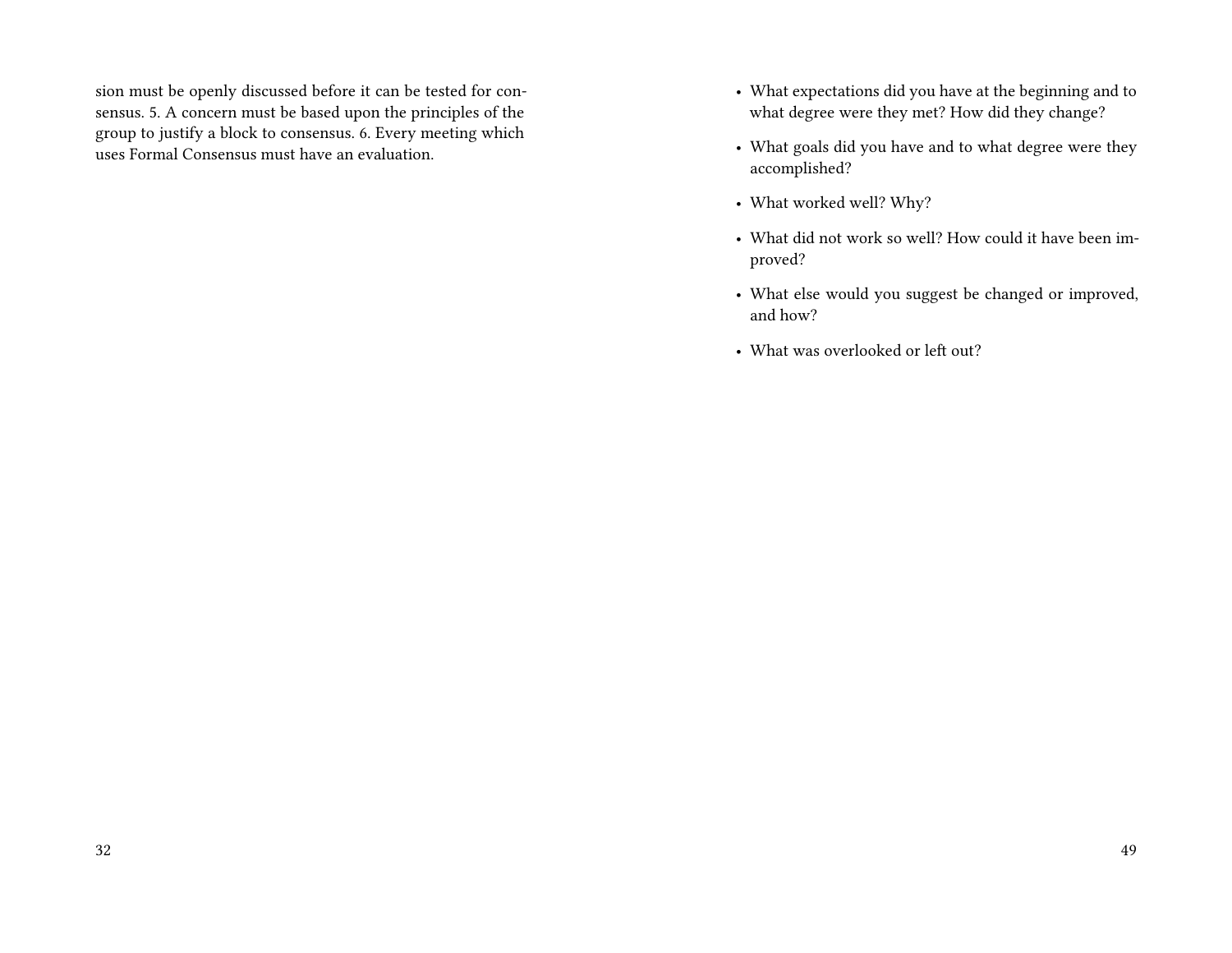• Provide an overall sense of completion and closure to the meeting

## **Types of Evaluation Questions**

It is necessary to be aware of the *way* in which questions are asked during evaluation. The specific wording can control the scope and focus of consideration and affect the level of participation. It can cause responses which focus on what was good and bad, or right and wrong, rather than on what worked and what needed improvement. Focus on learning and growing. Avoid blaming. Encourage diverse opinions.

#### **Some sample questions for an evaluation:**

- Were members uninterested or bored with the agenda, reports, or discussion?
- Did members withdraw or feel isolated?
- Is attendance low? If so, why?
- Are people arriving late or leaving early? If so, why?
- How was the overall tone or atmosphere?
- Was there an appropriate use of resources?
- Were the logistics (such as date, time, or location) acceptable?
- What was the most important experience of the event?
- What was the least important experience of the event?
- What was the high point? What was the low point?
- What did you learn?

# **On Conflict and Consensus**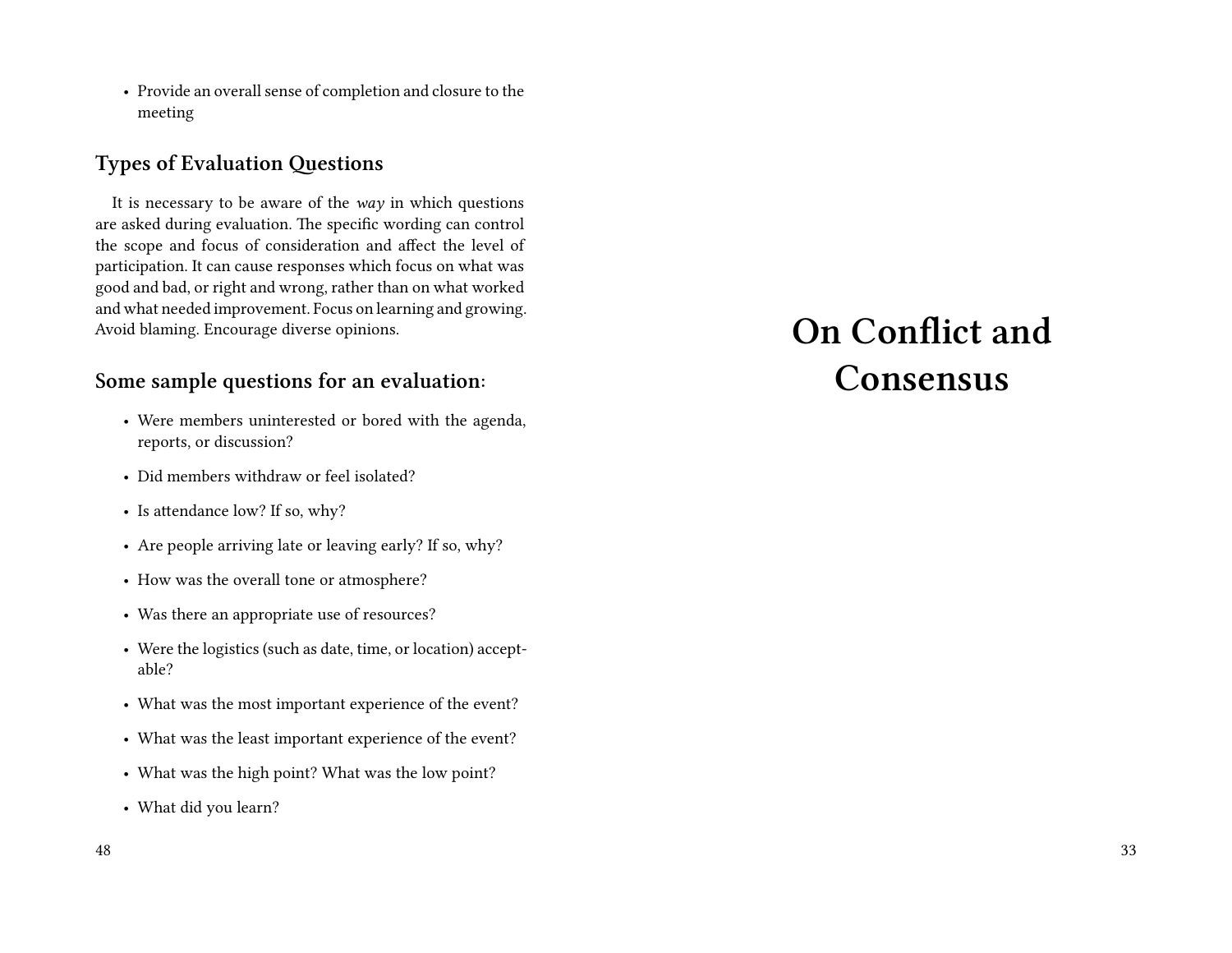Conflict is usually viewed as an impediment to reaching agreements and disruptive to peaceful relationships. However, it is the underlying thesis of Formal Consensus that nonviolent conflict is necessary and desirable. It provides the *motivations* for improvement. The challenge is the creation of an understanding in all who participate that conflict, or differing opinions about proposals, is to be expected and acceptable. Do not avoid or repress conflict. Create an environment in which disagreement can be expressed without fear. Objections and criticisms can be heard not as attacks, not as attempts to defeat a proposal, but as a concern which, when resolved, will make the proposal stronger.

This understanding of conflict may not be easily accepted by the members of a group. Our training by society undermines this concept. Therefore, it will not be easy to create the kind of environment where differences can be expressed without fear or resentment. But it can be done. It will require tolerance and a willingness to experiment. Additionally, the values and principles which form the basis of commitment to work together to resolve conflict need to be clearly defined, and accepted by all involved.

If a group desires to adopt Formal Consensus as its decisionmaking process, the first step is the creation of a *Statement of Purpose* or *Constitution*.This document would describe not only the common purpose, but would also include the definition of the group's principles and values. If the group discusses and writes down its foundation of principles at the start, it is much easier to determine group versus individual concerns later on.

The following are principles which form the foundation of Formal Consensus. A commitment to these principles and/or a willingness to develop them is necessary. In addition to the ones listed herein, the group might add principles and values which are specific to its purpose.

remind everyone of the group's unity of purpose, and provide an opportunity for closing comments.

## **Uses of Evaluation**

There are at least ten ways in which evaluation helps improve meetings. Evaluations:

- Improve the process by analysis of what happened, why it happened, and how it might be improved
- Examine how certain attitudes and statements might have caused various problems and encourage special care to prevent them from recurring
- Foster a greater understanding of group dynamics and encourage a method of group learning or learning from each other
- Allow the free expression of feelings
- Expose unconscious behavior or attitudes which interfere with the process
- Encourage the sharing of observations and acknowledge associations with society
- Check the usefulness and effectiveness of techniques and procedures
- Acknowledge good work and give appreciation to each other
- Reflect on the goals set for the meeting and whether they were attained
- Examine various roles, suggest ways to improve them, and create new ones as needed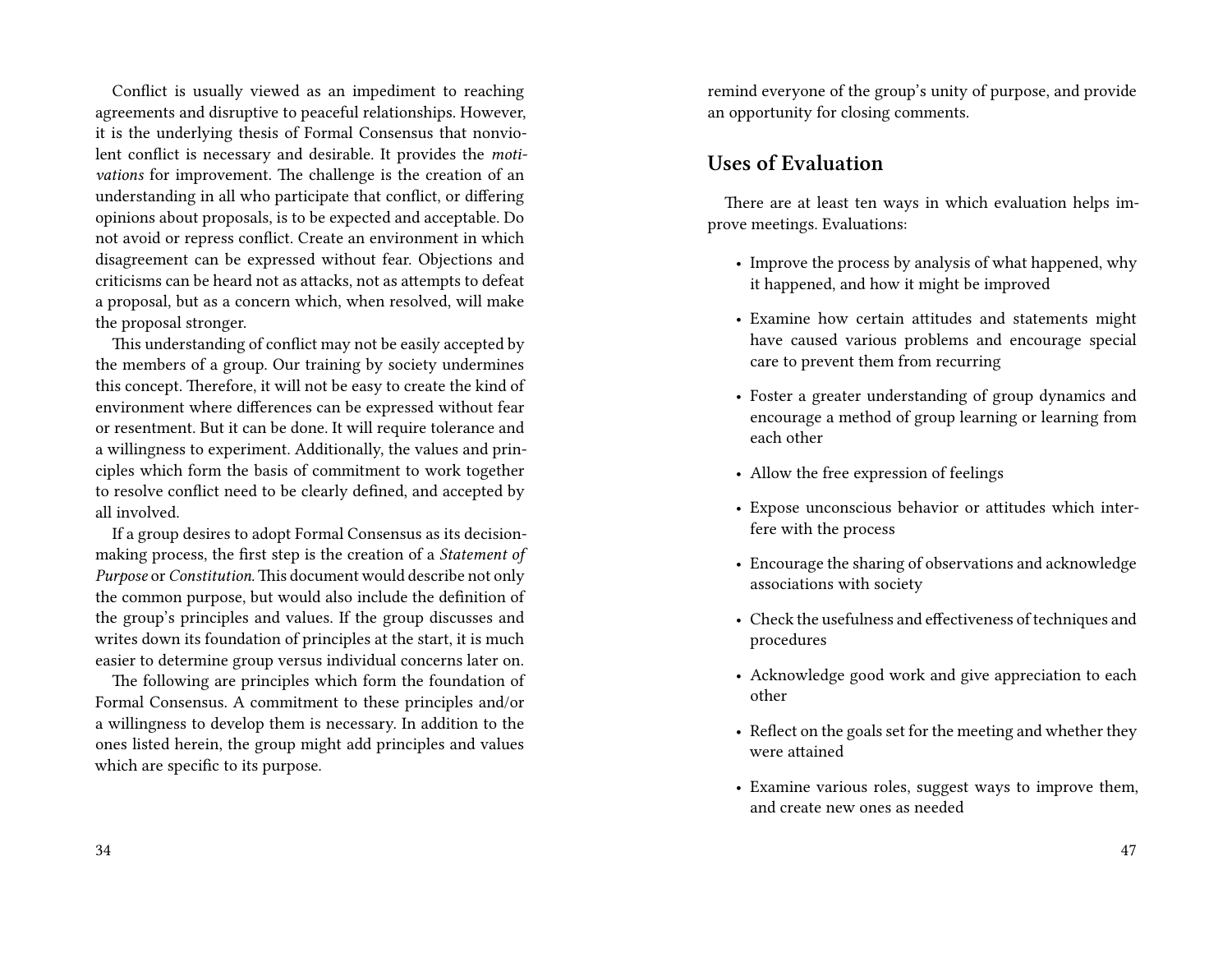with a specific suggestion for improvement. Also, always speak for oneself. Do not attempt to represent anyone else.

Encourage everyone who participated in the meeting to take part in the evaluation. Make comments on what worked and what did not. Expect differing opinions. It is generally not useful to repeat other's comments. Evaluations prepare the group for better future meetings. When the process works well, the group responds supportively in a difficult situation, or the facilitator does an especially good job, note it, and appreciate work well done.

Do not attempt to force evaluation. This will cause superficial or irrelevant comments. On the other hand, do not allow evaluations to run on. Be sure to take each comment seriously and make an attempt, at a later time, to resolve or implement them. Individuals who feel their suggestions are ignored or disrespected will lose trust and interest in the group.

For gatherings, conferences, conventions or large meetings, the group might consider having short evaluations after each section, in addition to the one at the end of the event. Distinct aspects on which the group might focus include: the process itself, a specific role, a particular technique, fears and feelings, group dynamics, etc.

At large meetings, written evaluations provide a means for everyone to respond and record comments and suggestions which might otherwise be lost. Some people feel more comfortable writing their evaluations rather than saying them. Plan the questions well, stressing what was learned, what was valuable, and what could have been better and how. An evaluation committee allows an opportunity for the presenters, facilitators, and/or coordinators to get together after the meeting to review evaluation comments, consider suggestions for improvement, and possibly prepare an evaluation report.

Review and evaluation bring a sense of completion to the meeting. A good evaluation will pull the experience together,

# **Foundation Upon Which Consensus Is Built**

For consensus to work well, the process must be conducted in an environment which promotes trust, respect, and skill sharing. The following are principles which, when valued and respected, encourage and build consensus.

#### **Trust**

Foremost is the need for trust. Without some amount of trust, there will be no cooperation or nonviolent resolution to conflict. For trust to flourish, it is desirable for individuals to be willing to examine their attitudes and be open to new ideas. Acknowledgement and appreciation of personal and cultural differences promote trust. Neither approval nor friendship are necessary for a good working relationship. By developing trust, the process of consensus encourages the intellectual and emotional development of the individuals within a group.

#### **Respect**

It is everyone's responsibility to show respect to one another. People feel respected when everyone listens, when they are not interrupted, when their ideas are taken seriously. Respect for emotional as well as logical concerns promotes the kind of environment necessary for developing consensus. To promote respect, it is important to distinguish between an action which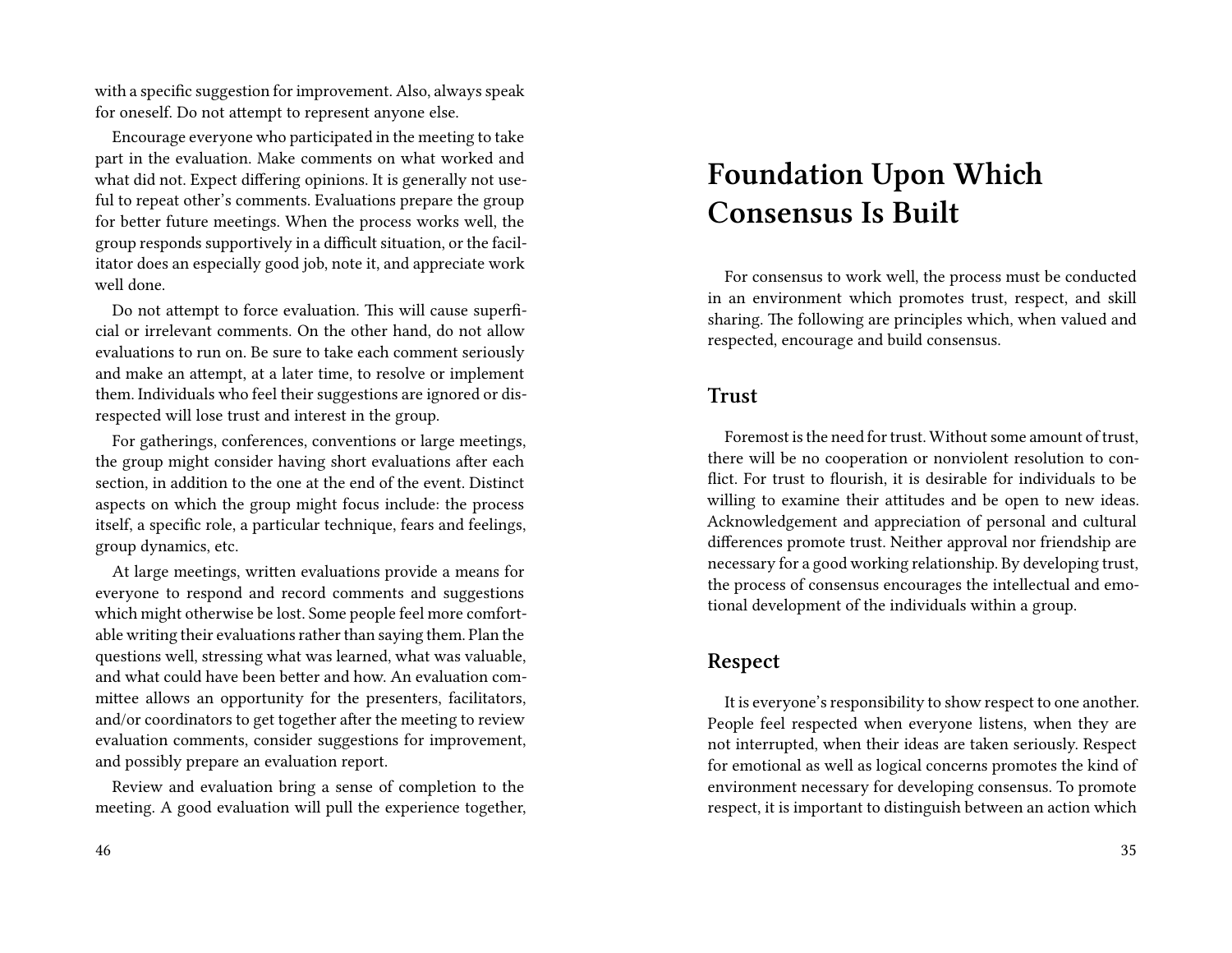causes a problem and the person who did the action, between the deed and the doer. We must criticize the act, not the person. Even if you think the person *is* the problem, responding that way never resolves anything. (See pages 7- 8.)

#### **Unity of Purpose**

Unity of purpose is a basic understanding about the goals and purpose of the group. Of course, there will be varying opinions on the best way to accomplish these goals. However, there must be a unifying base, a common starting point, which is recognized and accepted by all.

### **Nonviolence**

Nonviolent decisionmakers use their power to achieve goals while respecting differences and cooperating with others. In this environment, it is considered violent to use power to dominate or control the group process. It is understood that the power of revealing your truth is the maximum force allowed to persuade others to your point of view.

#### **Self Empowerment**

It is easy for people to unquestioningly rely on authorities and experts to do their thinking and decisionmaking for them. If members of a group delegate their authority, intentionally or not, they fail to accept responsibility for the group's decisions. Consensus promotes and depends upon self empowerment. Anyone can express concerns. Everyone seeks creative solutions and is responsible for every decision. When all are encouraged to participate, the democratic nature of the process increases.

Meetings can often be a time when some people experience feelings of frustration or confusion. There is always room for improvement in the structure of the process and/or in the dynamics of the group. Often, there is no time to talk directly about group interaction during the meeting. Reserve time at the end of the meeting to allow some of these issues and feelings to be expressed.

Evaluation is very useful when using consensus. It is worth the time. Evaluations need not take long, five to ten minutes is often enough. It is not a discussion, nor is it an opportunity to comment on each other's statements. Do not reopen discussion on an agenda item. Evaluation is a special time to listen to each other and learn about each other. Think about how the group interacts and how to improve the process.

Be sure to include the evaluation comments in the notes of the meeting. This is important for two reasons. Over time, if the same evaluation comments are made again and again, this is an indication that the issue behind the comments needs to be addressed. This can be accomplished by placing this issue on the agenda for the next meeting. Also, when looking back at notes from meetings long ago, evaluation comments can often reveal a great deal about what actually happened, beyond what decisions were made and reports given. They give a glimpse into complex interpersonal dynamics.

#### **Purpose of Evaluation**

Evaluation provides a forum to address procedural flaws, inappropriate behavior, facilitation problems, logistical difficulties, overall tone, etc. Evaluation is not a time to reopen discussion, make decisions or attempt to resolve problems, but rather, to make statements, express feelings, highlight problems, and suggest solutions in a spirit of cooperation and trust. To help foster communication, it is better if each criticism is coupled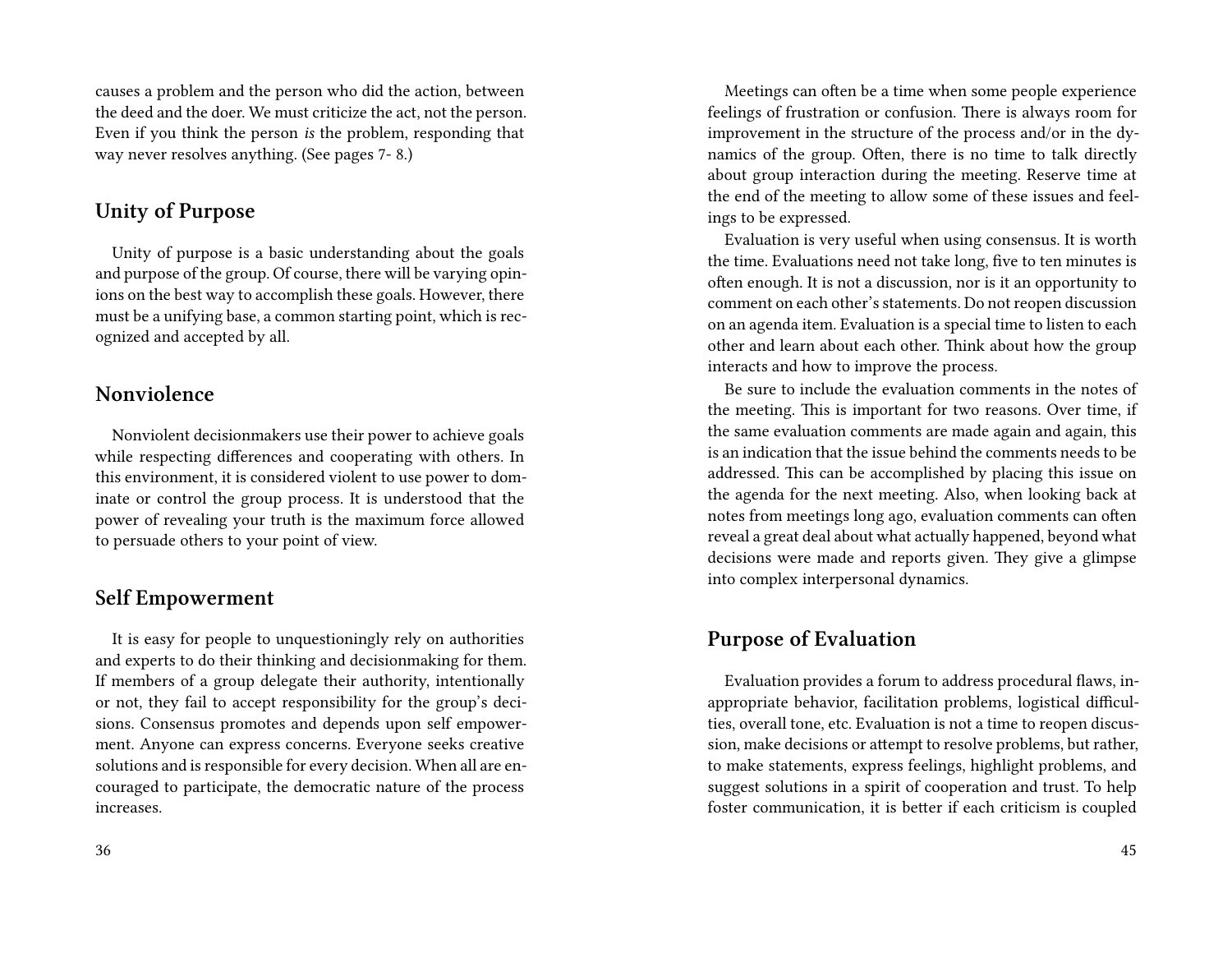# **The Art of Evaluation**

#### **Cooperation**

Unfortunately, Western society is saturated in competition. When winning arguments becomes more important than achieving the group's goals, cooperation is difficult, if not impossible. Adversarial attitudes toward proposals or people focus attention on weakness rather than strength. An attitude of helpfulness and support builds cooperation. Cooperation is a shared responsibility in finding solutions to all concerns. Ideas offered in the spirit of cooperation help resolve conflict. The best decisions arise through an open and creative interplay of ideas.

#### **Conflict Resolution**

The free flow of ideas, even among friends, inevitably leads to conflict. In this context, conflict is simply the expression of disagreement. Disagreement itself is neither good nor bad. Diverse viewpoints bring into focus and explore the strengths and weaknesses of attitudes, assumptions, and plans. Without conflict, one is less likely to think about and evaluate one's views and prejudices. There is no *right* decision, only the best one for the whole group. The task is to work together to discover which choice is most acceptable to all members.

Avoid blaming anyone for conflict. Blame is inherently violent. It attacks dignity and empowerment. It encourages people to feel guilty, defensive, and alienated. The group will lose its ability to resolve conflict. People will hide their true feelings to avoid being blamed for the conflict.

Avoidance of conflicting ideas impedes resolution for failure to explore and develop the feelings that gave rise to the conflict. The presence of conflict can create an occasion for growth. Learn to use it as a catalyst for discovering creative resolutions and for developing a better understanding of each other. With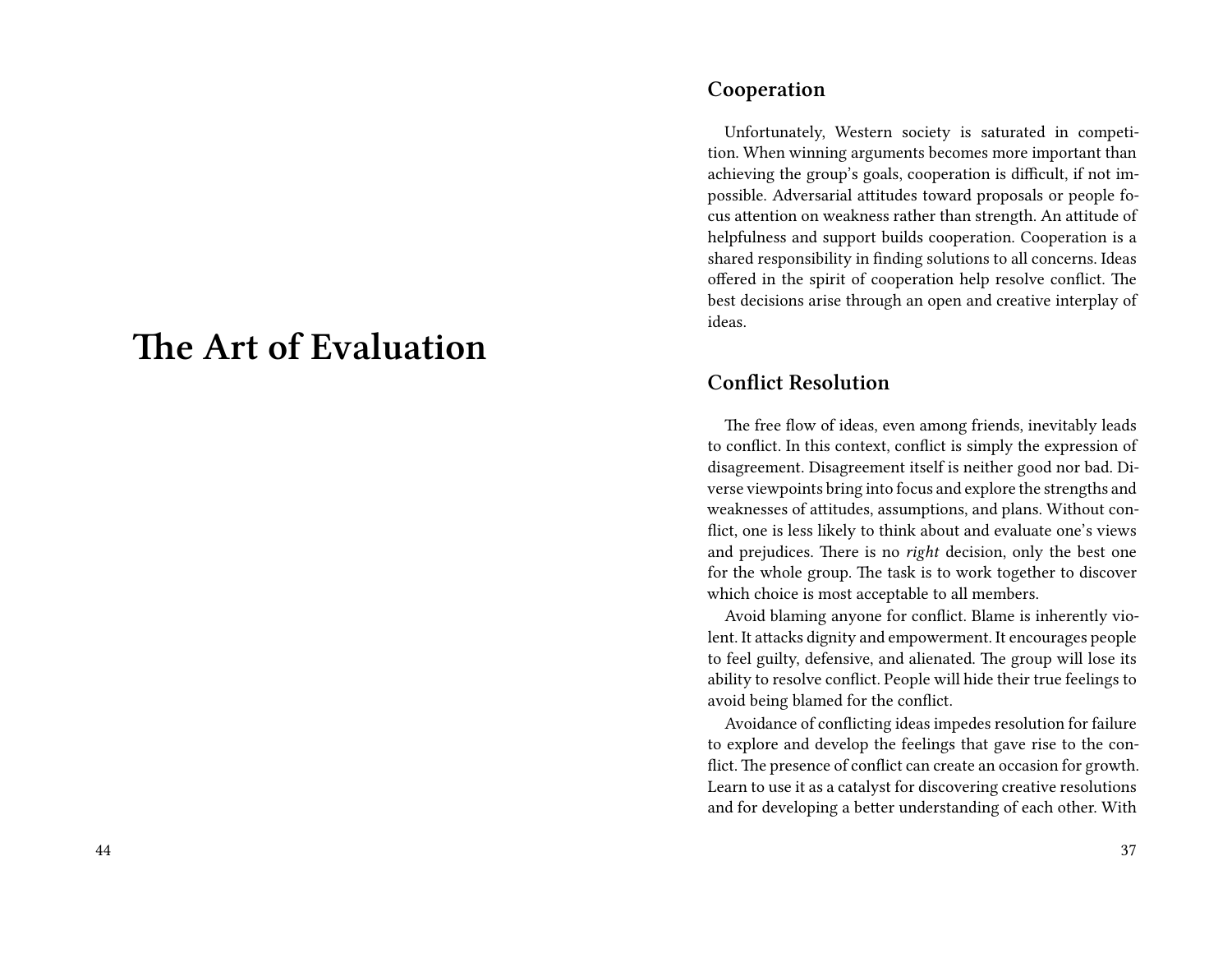patience, anyone can learn to resolve conflict creatively, without defensiveness or guilt. Groups can learn to nurture and support their members in this effort by allowing creativity and experimentation. This process necessitates that the group continually evaluate and improve these skills.

#### **Commitment to the Group**

In joining a group, one accepts a personal responsibility to behave with respect, good will, and honesty. Each one is expected to recognize that the group's needs have a certain priority over the desires of the individual. Many people participate in group work in a very egocentric way. It is important to accept the shared responsibility for helping to find solutions to other's concerns.

#### **Active Participation**

We all have an inalienable right to express our own best thoughts. We decide for ourselves what is right and wrong. Since consensus is a process of synthesis, not competition, all sincere comments are important and valuable. If ideas are put forth as the speaker's property and individuals are strongly attached to their opinions, consensus will be extremely difficult. Stubbornness, closedmindedness, and possessiveness lead to defensive and argumentative behavior that disrupts the process. For active participation to occur, it is necessary to promote trust by creating an atmosphere in which every contribution is considered valuable. With encouragement, each person can develop knowledge and experience, a sense of responsibility and competency, and the ability to participate.

38

group are agreeing to disagree, regarding each point of view with mutual respect. Occasionally, it is a concern which has no resolution; the person does not feel the need to block the decision, but wants to express the concern and lack of support for the proposal.

A blocking concern must be based on a generally recognized principle, not personal preference, or it must be essential to the entire group's well-being. Before a concern is considered to be blocking, the group must have already accepted the validity of the concern and a reasonable attempt must have been made to resolve it. If legitimate concerns remain unresolved and the person has not agreed to stand aside, consensus is blocked.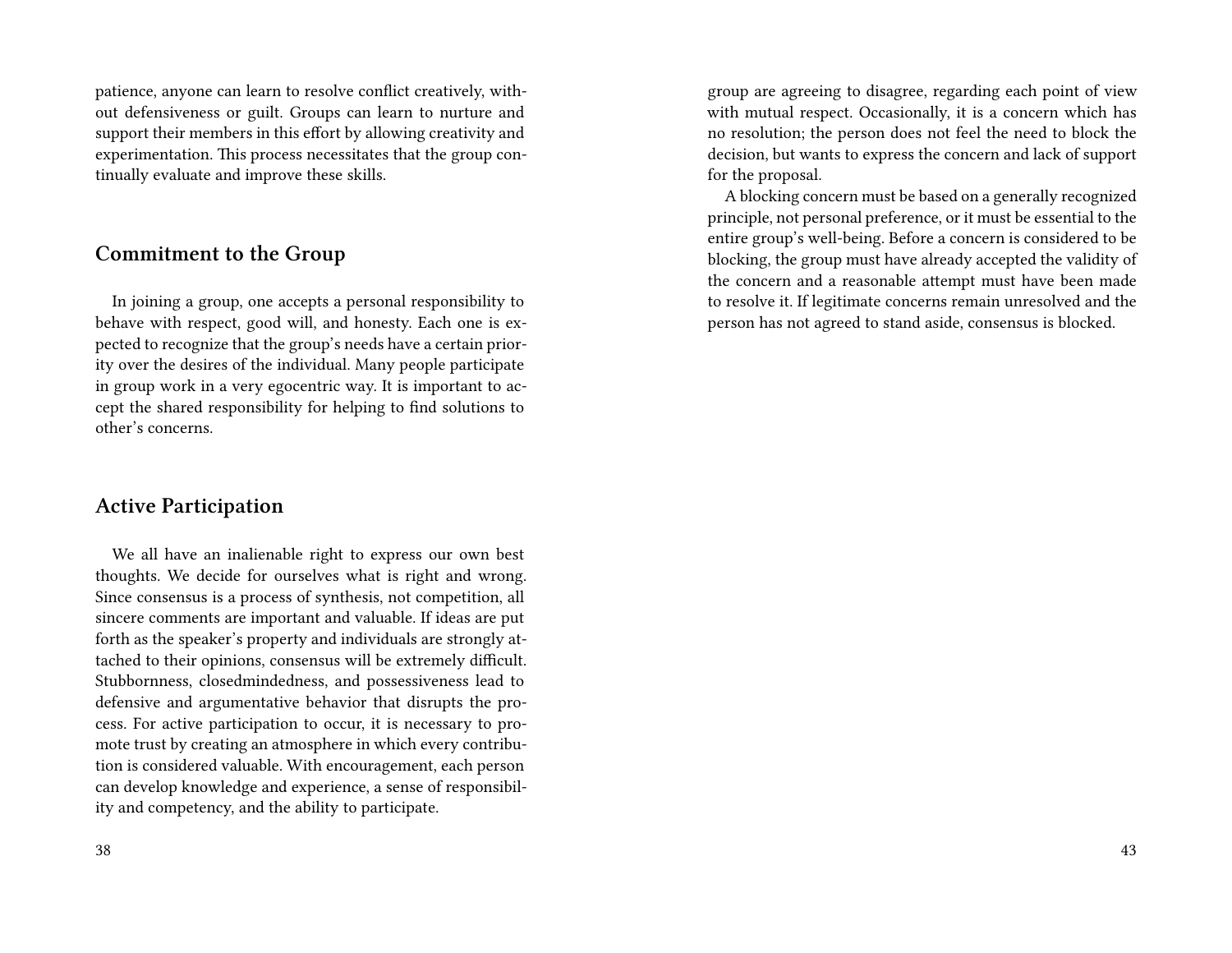it again falls upon the individual to choose whether to stand aside or block consensus.

The individual is responsible for expressing concerns; the group is responsible for resolving them. The group decides whether a concern is legitimate; the individual decides whether to block or stand aside.

All concerns are important and need to be resolved. It is not appropriate for a person to come to a meeting planning to block a proposal or, during discussion, to express their concerns as major objections or blocking concerns. Often, during discussion, the person learns additional information which resolves the concern. Sometimes, after expressing the concern, someone is able to creatively resolve it by thinking of something new. It often happens that a concern which seems to be extremely problematic when it is frst mentioned turns out to be easily resolved. Sometimes the reverse happens and a seemingly minor concern brings forth much larger concerns.

The following is a description of different types of concerns and how they affect individuals and the group.

Concerns which can be addressed and resolved by making small changes in the proposal can be called minor concerns. The person supports the proposal, but has an idea for improvement.

When a person disagrees with the proposal in part, but consents to the overall idea, the person has a reservation. The person is not completely satisfed with the proposal, but is generally supportive. This kind of concern can usually be resolved through discussion. Sometimes, it is enough for the person to express the concern and feel that it was heard, without any actual resolution.

When a person does not agree with the proposal, the group allows that person to try and persuade it to see the wisdom of the disagreement. If the group is not persuaded or the disagreement cannot be resolved, the person might choose to stand aside and allow the group to go forward. The person and the

#### **Equal Access to Power**

Because of personal differences (experience, assertiveness, social conditioning, access to information, etc.) and political disparities, some people inevitably have more effective power than others. To balance this inequity, everyone needs to consciously attempt to creatively share power, skills, and information. Avoid hierarchical structures that allow some individuals to assume undemocratic power over others. Egalitarian and accountable structures promote universal access to power.

#### **Patience**

Consensus cannot be rushed. Often, it functions smoothly, producing effective, stable results. Sometimes, when difficult situations arise, consensus requires more time to allow for the creative interplay of ideas. During these times, patience is more advantageous than tense, urgent, or aggressive behavior. Consensus is possible as long as each individual acts patiently and respectfully.

### **Impediments To Consensus Lack of Training**

It is necessary to train people in the theory and practice of consensus. Until consensus is a common form of decisionmaking in our society, new members will need some way of learning about the process. It is important to offer regular opportunities for training. If learning about Formal Consensus is not made easily accessible, it will limit full participation and create inequities which undermine this process. Also, training provides opportunities for people to improve their skills, particularly facilitation skills, in a setting where experimentation and role-plays can occur.